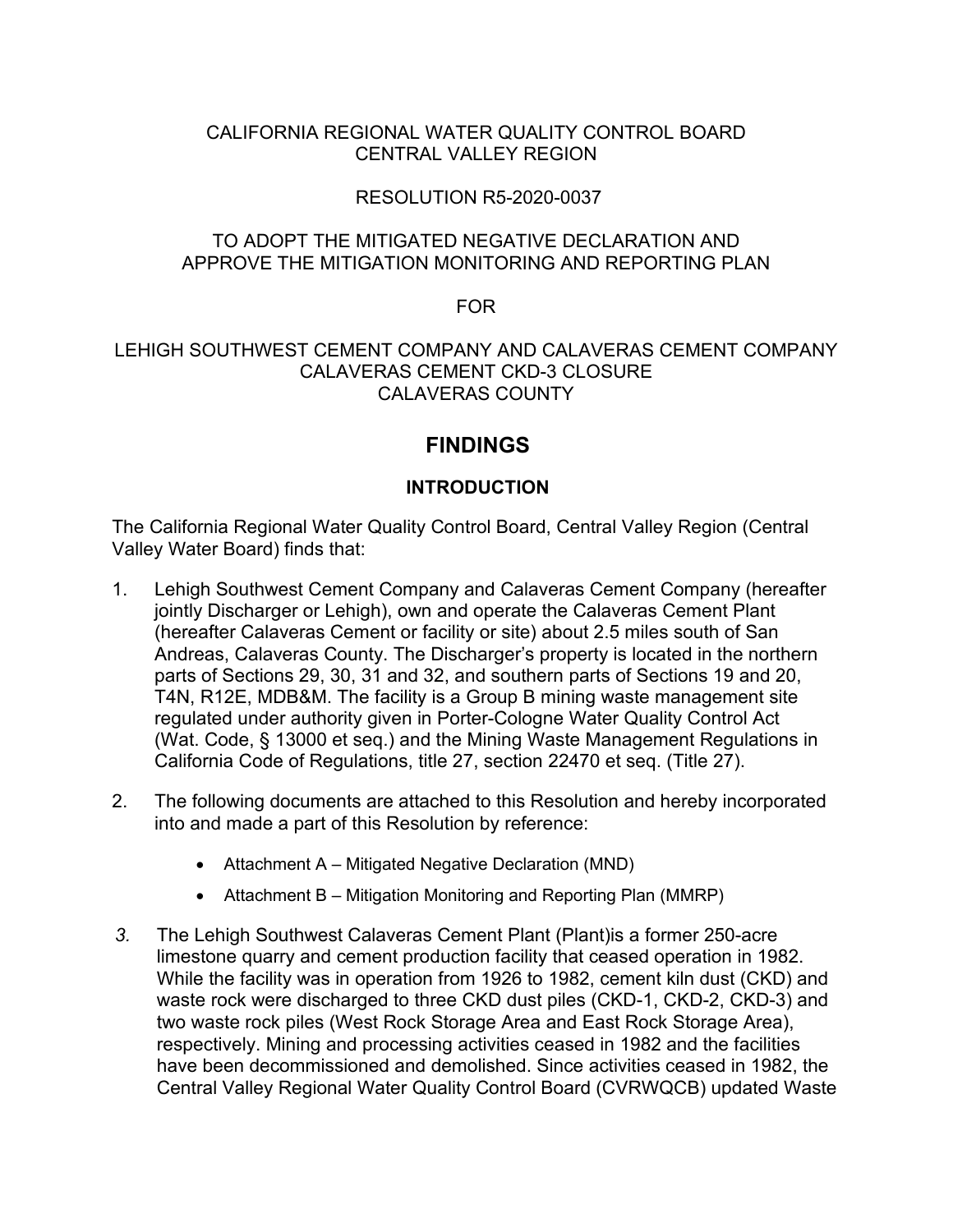#### RESOLUTION R5-2020-0037 **and the set of the set of the set of the set of the set of the set of the set of the set of the set of the set of the set of the set of the set of the set of the set of the set of the set of the se** TO ADOPT THE MITIGATED NEGATIVE DECLARATION AND APPROVE THE MITIGATION MONITORING AND REPORTING PLAN FOR CALAVERAS CEMENT PLANT CKD-3 CLOSURE CALAVERAS COUNTY

Discharge Requirements (WDRs) closure orders in accordance with Title 27, Division 2 of the California Code of Regulations (Title 27) three times. The last update R5-2017-0077, which supersedes all prior WDR orders, was adopted on June 9, 2017. Pursuant to California Code of Regulations Title 27 Section 22480, the order classifies the cement kiln dust as Group B Mining Waste:

- *4.* The *Group B mining waste of Group B is either:*
	- *a. mining wastes that consist of or contain hazardous wastes, that qualify for a variance under Chapter 11 of Division 4.5, of Title 22 of this code, provided that the [regional water quality control board] finds that such mining wastes pose a low risk to water quality; or*
	- *b. mining wastes that consist of or contain nonhazardous soluble pollutants of concentrations which exceed water quality objectives for, or could cause, degradation of waters of the state.*

The Central Valley RWQCB amended the R5-2017-0077compliancedeadlines with WDR Order No. R5-2019-0011 which extended deadlines for CKD-3 closure as December 31, 2020, and the related compliance deadline for the final Construction Quality Assurance report to March 31, 2021.

5. The proposed closure involves consolidating CKD material at CKD-3 under a lowpermeability cover, installing a leachate collection and removal system to control subsurface drainage, installing surface water drainage controls, and closing the CKD-3 site in compliance with Central Valley RWQCB WDR Order No. R5-2017- 0077-01 and Title 27 Requirements.

#### **CKD-3 CLOSURE**

6. To fulfill the requirements in order R5-2017-0077, Lehigh submitted the *Updated Engineering Design Report for the Calaveras Cement Plant, Cement Kiln Dust Repository No. 3 Final Closure, Lehigh Southwest Cement Company – Calaveras County, California* (Updated Engineering Design) on 4 May 2018. The *Engineering Design Report for the Calaveras Cement Plant, Cement Kiln Dust Repository No. 3 Final Closure, Lehigh Southwest Cement Company – Calaveras County, California* (Engineering Design) was originally submitted on 6 December 2017. Staff provided comments on 24 January 2018 and received *Responses to the Comments Issued by the Central Valley Regional Water Quality Control Board on January 24 2018, Cement Kiln Dust Repository No. 3 Final Closure, Calaveras Cement Plant, Lehigh Southwest Cement Company – Calaveras County, California* (Responses to Comments) on 9 March 2018. Staff reviewed the Response to Comments and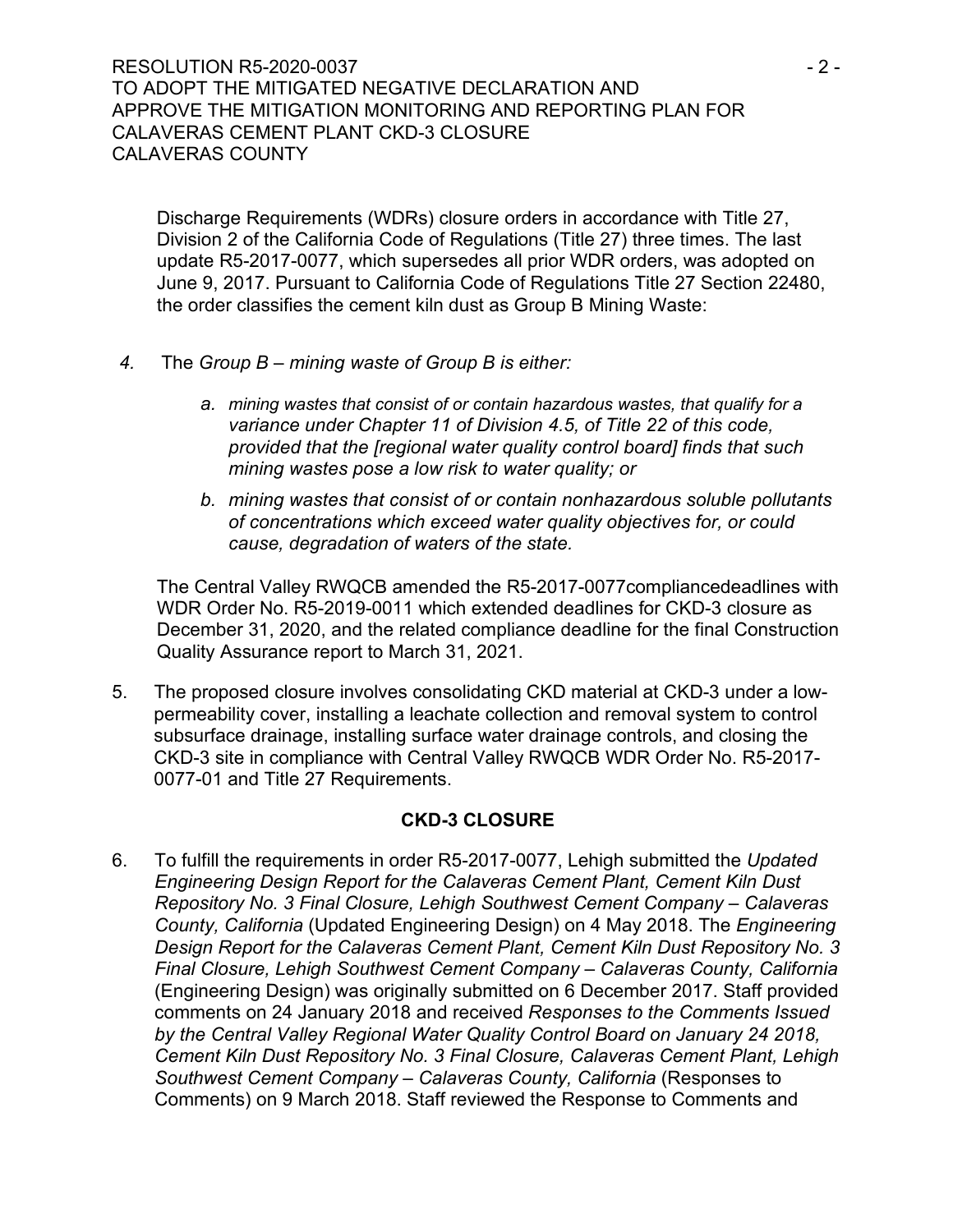#### RESOLUTION R5-2020-0037 **and the set of the set of the set of the set of the set of the set of the set of the set of the set of the set of the set of the set of the set of the set of the set of the set of the set of the se** TO ADOPT THE MITIGATED NEGATIVE DECLARATION AND APPROVE THE MITIGATION MONITORING AND REPORTING PLAN FOR CALAVERAS CEMENT PLANT CKD-3 CLOSURE CALAVERAS COUNTY

provided additional comments during a conference call on 20 March 2018 which were considered in the Updated Engineering Design. In their 8 May 2018 letter, staff concurred with the Updated Engineering Design which proposed the following actions for the CKD-3 closure:

- Excavate all CKD outside of the perimeter of the future repository and consolidate within the repository
- Grade CKD pile to a stable configuration with steepest slopes 3H:1V (horizontal to vertical) and two fifteen feet wide benches
- Cover graded slopes with an engineered alternative low permeability cover
- Insert pipes to collect and remove leachate
- Construct stormwater conveyance system with the capacity to accommodate peak flows from a 100-year 24-hour storm.

#### **CALIFORNIA ENVIRONMENTAL QUALITY ACT**

- 1. The Central Valley Water Board has assumed the role of lead agency in accordance with California Code of Regulations, title 14, section 15050, for the purposes of satisfying the requirements of the California Environmental Quality Act (CEQA) (Pub. Resources Code, § 21000 etseq.).
- 2. The Central Valley Water Board has reviewed the Initial Study and Mitigated Negative Declaration prepared in accordance with Section 15063 of Title 14 of the California Code of Regulations in order to evaluate potential significant environmental impacts that may occur as a result of the proposed remediation work.
- 3. Copies of the Draft Initial Study and Mitigated Negative Declaration were submitted to the State Clearinghouse and Planning Unit (submission SCH# 2020019054) and transmitted to or made available to all agencies and persons known to be interested in these matters. A Notice of Intent to Adopt a Mitigated Negative Declaration and Notice of Public Hearing as well as the Draft Initial Study/Proposed Mitigated Negative Declaration were also made publicly accessible on the Central Valley Water Board [Public Notices](https://www.waterboards.ca.gov/centralvalley/public_notices/#Mining) website (https://www.waterboards.ca.gov/centralvalley/public\_notices/#Mining).
- 4. The Central Valley Water Board considered all testimony and evidence at a hearing held on 4 June 2020 in Rancho Cordova, California, and good cause was found to approve the Mitigation Monitoring and Reporting Plan and adopt the Mitigated Negative Declaration.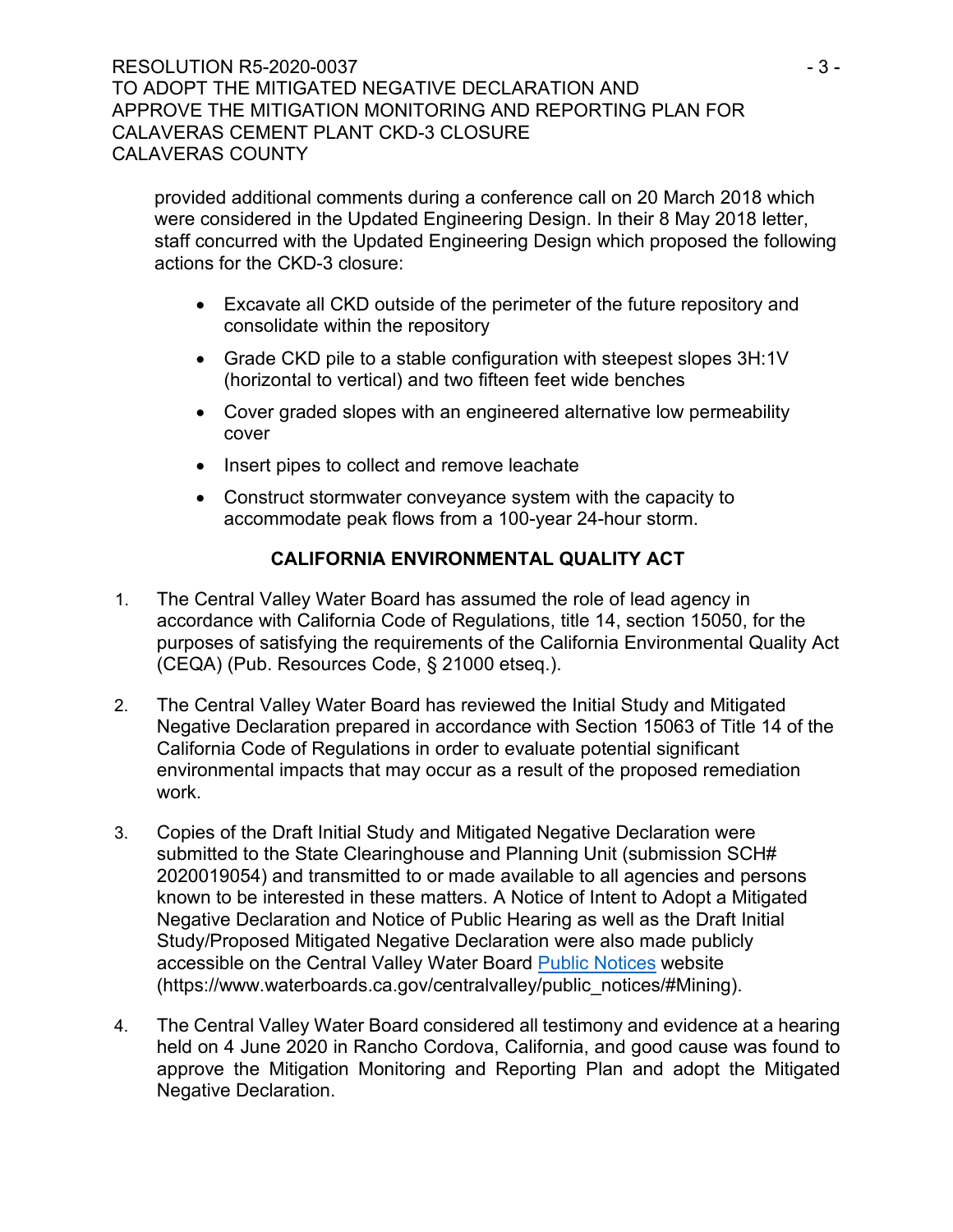#### RESOLUTION R5-2020-0037 - 4 - TO ADOPT THE MITIGATED NEGATIVE DECLARATION AND APPROVE THE MITIGATION MONITORING AND REPORTING PLAN FOR CALAVERAS CEMENT PLANT CKD-3 CLOSURE CALAVERAS COUNTY

- 5. During the closure activities, Lehigh will implement all mitigation measures as described in the Mitigation Monitoring and Reporting Plan which will ensure that the project will not create significant effects to the environment. The monitoring and reporting provisions of the Project will therefore satisfy the requirements of Public Resources Code section21081.6(a)(1).
- 6. After considering the whole of the record--including the initial study, the proposed Mitigated Negative Declaration, and the Mitigation Monitoring and Reporting Plan- the Central Valley Water Board hereby determines that there is no substantial evidence that the project, with mitigation measures, will have a significant effect on the environment.

## **RESOLUTION**

**THEREFORE, BE IT RESOLVED,** pursuant to Section 21080, et seq. of the California Public Resources Code, and Water Code section 13398.7, that the Central Valley Water Board, after considering the entire record, including written and oral testimony at the hearing:

- 1. Adopts the Mitigated Negative Declaration enclosed in Attachment A
- 2. Approves the Mitigation Monitoring and Reporting Plan for the Calaveras Cement Plant Project enclosed in Attachment B
- 3. Finds the record before the Central Valley Water Board contains no substantial evidence that a fair argument has been made that the project may have a significant effect on the environment

I, PATRICK PULUPA, Executive Officer, do hereby certify the foregoing is a full, true, and correct copy of the Resolution adopted by the California Regional Water Quality Control Board, Central Valley Region on 4 June 2020.



PATRICK PULUPA, Executive Officer

NJV/BSS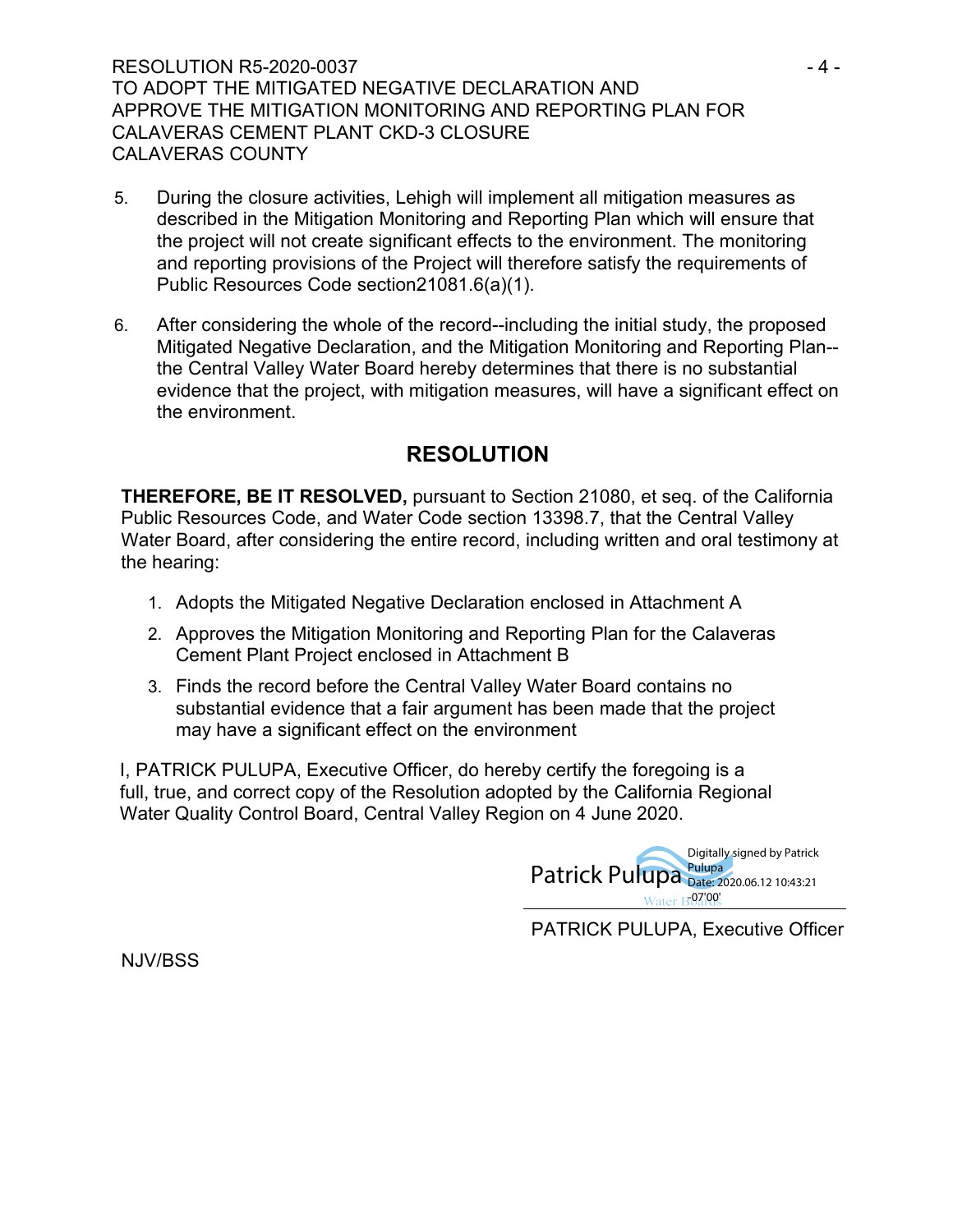**R5-2020-0037 ATTACHMENT A: MITIGATED NEGATIVE DECLARATION**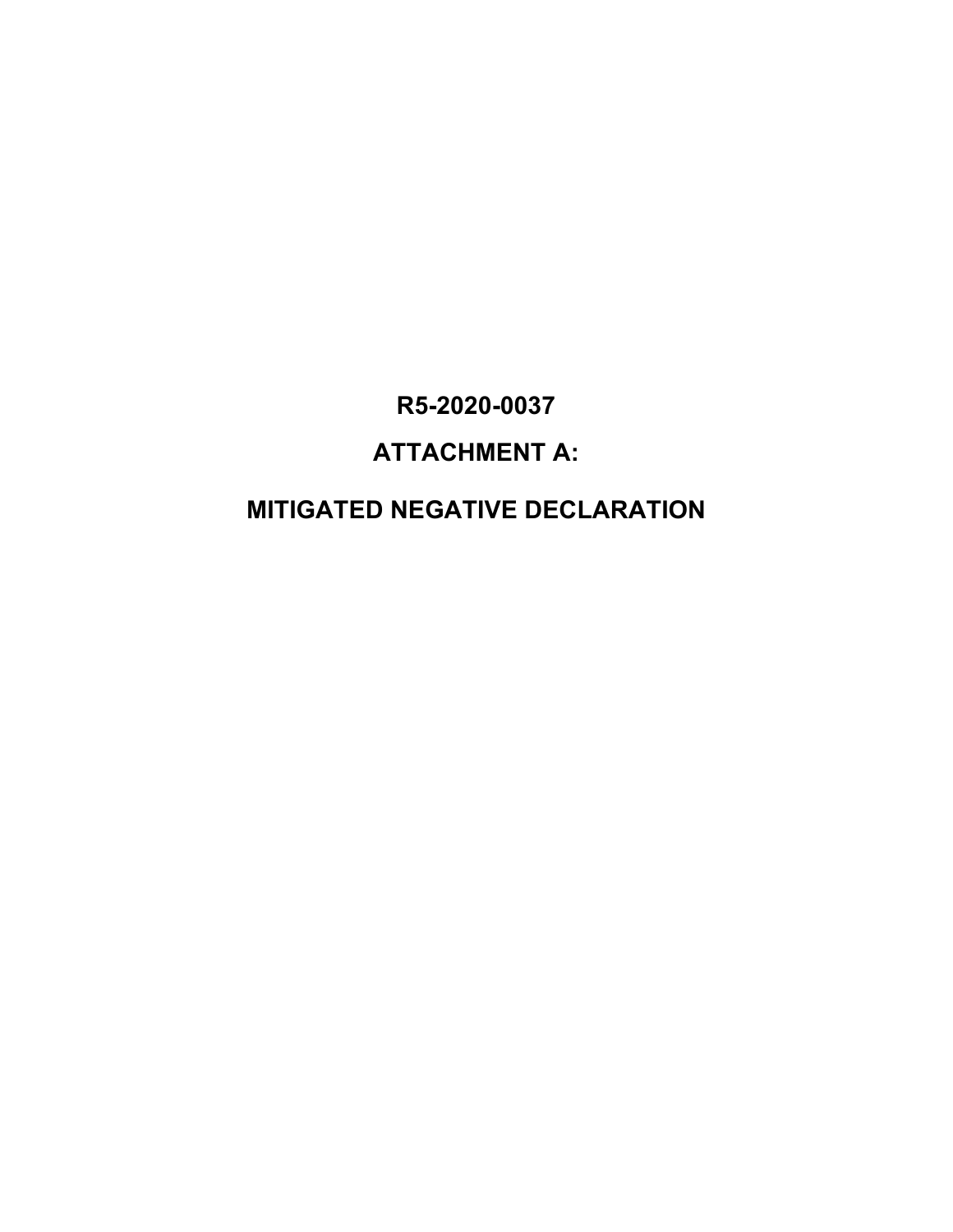## **MITIGATED NEGATIVE DECLARATION**

# **PROJECT: LEHIGH SOUTHWEST CEMENT COMPANY CALAVERAS CEMENT CKD-3 CLOSURE PROJECT**

## **LEAD AGENCY: CENTRAL VALLEY REGIONAL WATER QUALITY CONTROL BOARD**

#### **PROJECT LOCATION**

The project site is approximately 2.5 miles south of San Andreas, in Calaveras County, California. The project site is accessed via Pool Station Road from State Route 49.

#### **PROJECT DESCRIPTION**

The Lehigh Southwest Calaveras Cement Plant (Plant), owned by the Lehigh Southwest Cement Company (Lehigh), is a former 250-acre limestone quarry and cement production facility that ceased operation in 1982. While the facility was in operation from 1926 to 1982, cement kiln dust (CKD) and waste rock were discharged to three CKD dust piles (CKD-1, CKD-2, CKD-3) and two waste rock piles (West Rock Storage Area and East Rock Storage Area), respectively. Mining and processing activities ceased in 1982 and the facilities have been decommissioned and demolished. Since activities ceased in 1982, the Central Valley Regional Water Quality Control Board (RWQCB) updated Waste Discharge Requirements (WDRs) for closure of this site on three separate occasions. On June 9, 2017, the Central Valley RWQCB issued WDR Order No. R5-2017-0077 in accordance with Title 27, Division 2 of the California Code of Regulations, which supersedes all prior WDR Orders. The order classifies the Plant as mine waste Group B and identifies WDRs for closure of CKD-3. The project involves consolidating CKD material at the CKD-3 site under a low-permeability cover, installing a leachate collection and removal system to control subsurface drainage, installing surface water drainage controls, and closing the CKD-3 site in compliance with Central Valley RWQCB WDR Order No. R5-2017- 0077-01 and Title 27 Requirements.

The Central Valley RWQCB amended the compliance deadlines with WDR Order No. R5-2019- 0011, which states the deadline for closing CKD-3 is December 31, 2020, and the related compliance deadline for the final Construction Quality Assurance report is March 31, 2021.

#### **FINDINGS**

An Initial Study (IS) was prepared to assess the project's potential effects on the environment and the significance of those effects. Based on the IS, it has been determined that the proposed project would not result in significant adverse effects on the physical environment after implementation of proposed mitigation measures. This conclusion is supported by the following findings: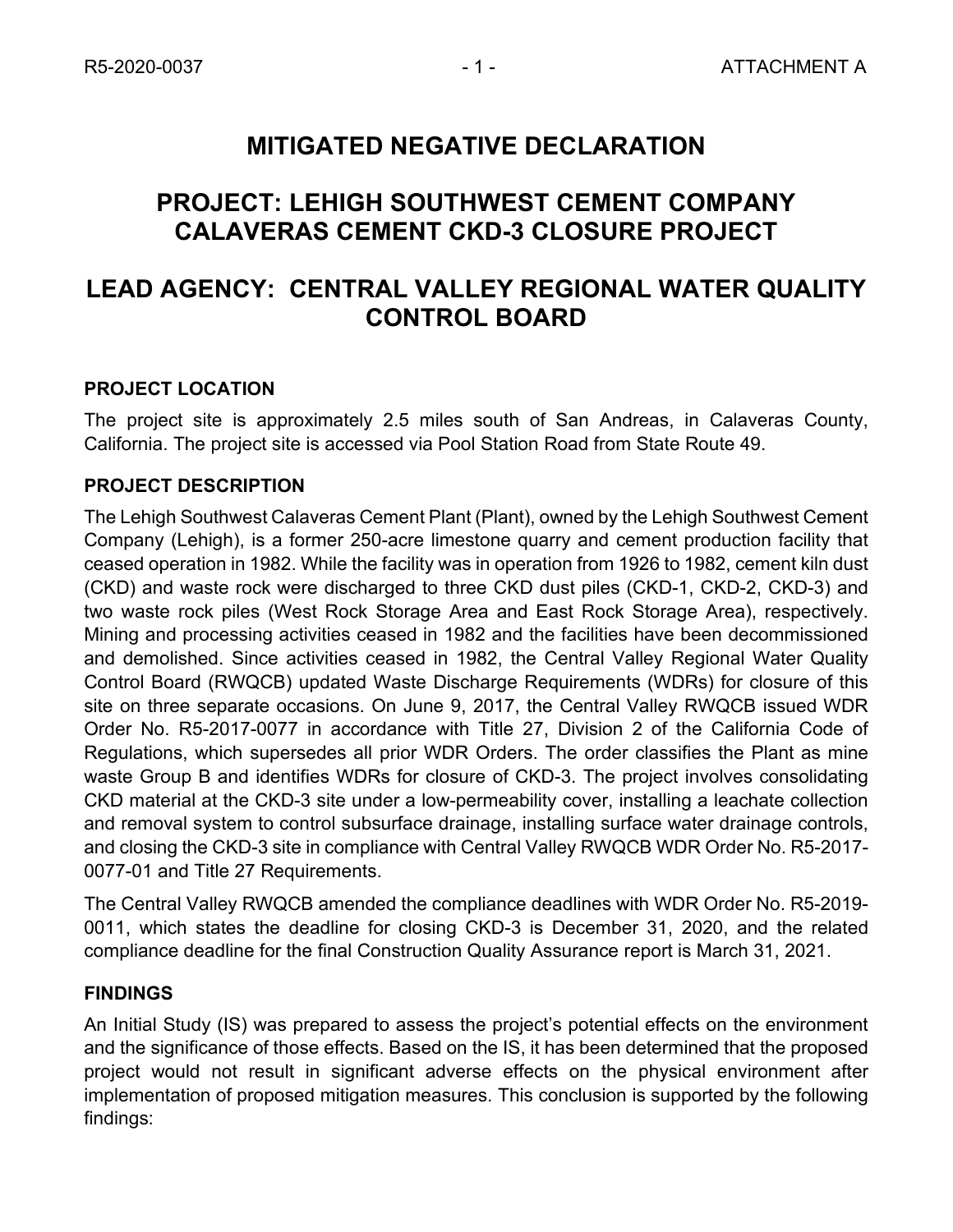- 1. The proposed project would have no impacts on land use and planning, population and housing, public services, and recreation.
- 2. The proposed project would have less-than-significant impacts on aesthetics, agriculture and forestry resources, air quality, energy, greenhouse gas emissions, mineral resources, noise, transportation, utilities and service systems, and wildfire.
- 3. The proposed project would have potentially significant impacts on biological resources, cultural resources, Tribal cultural resources, geology and soils, hazards and hazardous materials, and hydrology and water quality, but mitigation measures are proposed to avoid or reduce these effects to less-than-significant levels.
- 4. The proposed project would have beneficial impacts related to aesthetics and hydrology and water quality.
- 5. The proposed project would not have the potential to substantially degrade the quality of the environment; substantially reduce the habitat of a fish or wildlife species; cause a fish or wildlife population to drop below self-sustaining levels; threaten to eliminate a plant or animal community; substantially reduce the number or restrict the range of an endangered, rare, or threatened species; or eliminate important examples of the major periods of California history or prehistory.
- 6. The proposed project would not have the potential to achieve short-term environmental goals to the disadvantage of long-term environmental goals.
- 7. The proposed project would not have possible environmental effects that are individually limited but cumulatively considerable and contribute to a significant cumulative impact. "Cumulatively considerable" means that the incremental effects of an individual project are significant when viewed in connection with the effects of past projects, the effects of other current projects, and the effects of probable future projects.
- 8. The environmental effects of the proposed project would not cause substantial adverse effects on human beings, either directly or indirectly.

Following are the proposed mitigation measures that would be implemented to avoid or minimize potentially significant and significant environmental impacts. Implementation of these mitigation measures would reduce the potentially significant and significant environmental impacts of the proposed project to less-than-significant levels. The responsibility for implementation of each mitigation measure is identified; however, the Central Valley RWQCB is ultimately responsible for ensuring each measure is implemented.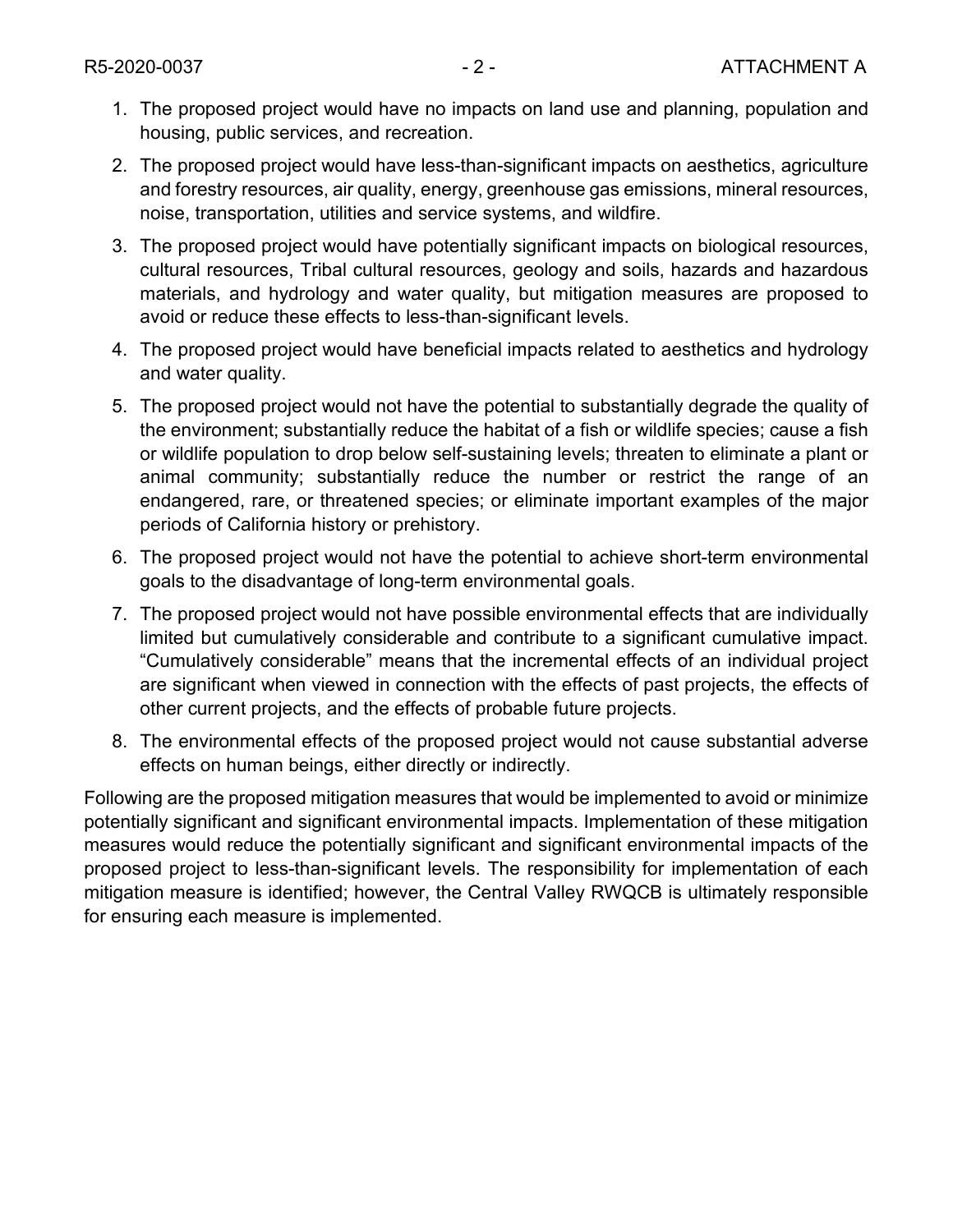#### **Mitigation Measure BIO-1a: Avoid Failure of Tricolored Blackbird Nest Colony.**

Lehigh and its construction contractor(s) will implement the following measures to avoid potential failure of a tricolored blackbird nest colony during project implementation:

- Vegetation removal shall be conducted between September 1 and March 1, to the extent feasible, to avoid vegetation removal during the tricolored blackbird nesting season.
- **If project activities (including vegetation removal) are required during the tricolored** blackbird nesting season (March 1 through August 31), surveys for nesting activities shall be conducted by a qualified biologist in areas of suitable nesting vegetation on and within 500 feet of the project site. A minimum of one survey shall be conducted no more than 7 days before project activities begin.
- If nesting activity is observed, an appropriate buffer shall be established and maintained around the outer edge of the nesting colony to avoid nest failure from project activities. The appropriate size and shape of the buffer shall be determined by a qualified biologist and may vary depending on the nest location, nest stage, construction activity, and existing disturbance levels. The buffer may be adjusted if a qualified biologist determines it would not be likely to adversely affect the nest. Monitoring shall be conducted to confirm that project activities are not resulting in detectable adverse effects on nesting birds or their young. No project activities shall occur within the buffer areas until a qualified biologist determines that the young have fledged or the colony site is otherwise no longer in use.

**Timing:** Before and during project construction activities

**Responsibility:** Lehigh

#### **Mitigation Measure BIO-1b: Minimize Potential to Destroy Active Bird Nests.**

Lehigh and its construction contractor(s) will implement the following measures to minimize potential to destroy an active bird nests during project implementation:

- Vegetation removal shall be conducted between September 1 and March 1, to the extent feasible, to avoid vegetation removal during the bird nesting season.
- If project activities (including vegetation removal) are required during the nesting season (March 1 through August 31), a qualified biologist shall conduct surveys of suitable nesting habitat that would be directly disturbed by project activities (including vegetation removal). A minimum of one survey shall be conducted no more than 7 days before project activities begin.
- If any active bird nests are documented, protective buffers shall be established by a qualified biologist and implemented until the nests are no longer active, to ensure that known active nests are not accidentally destroyed during project activities.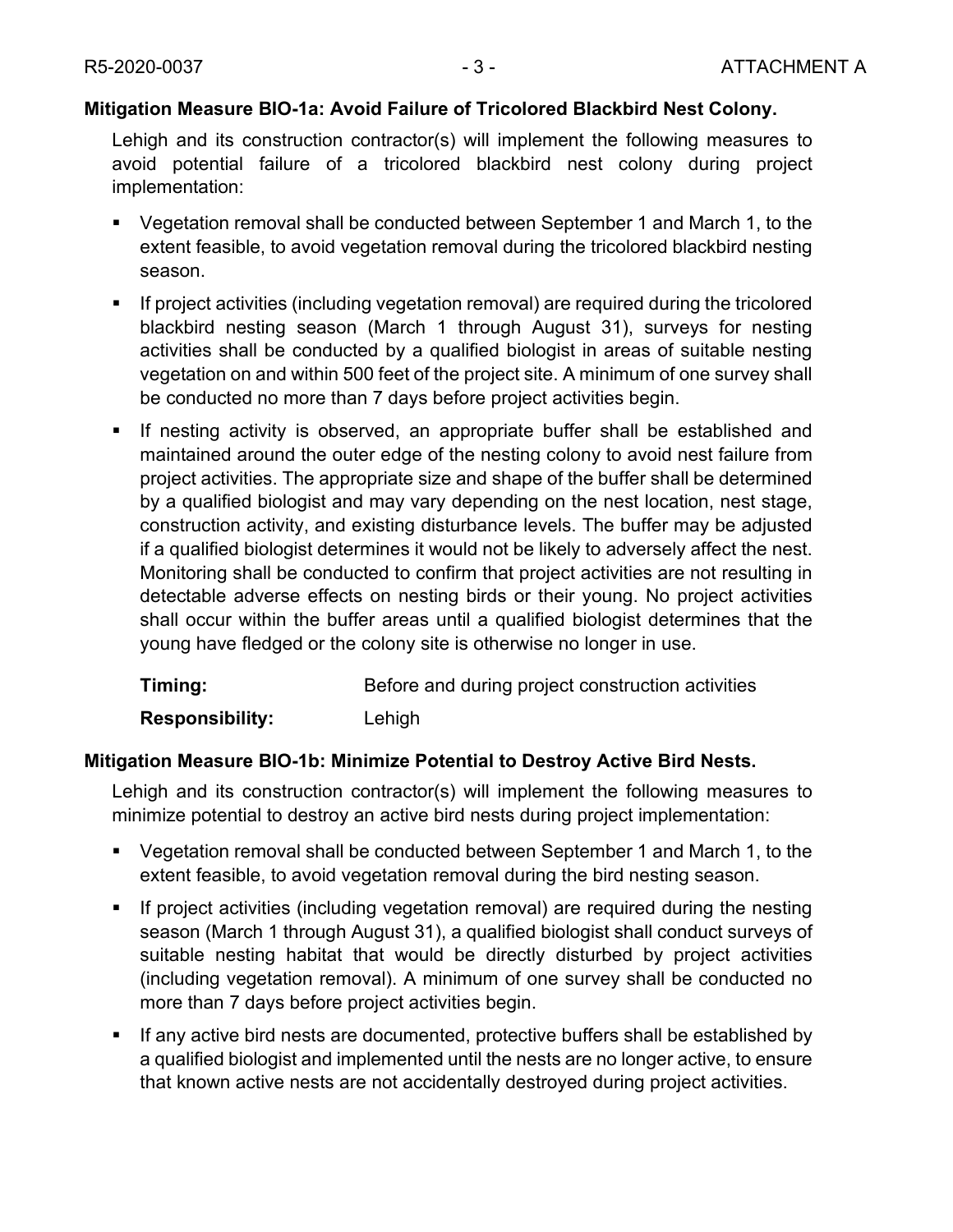| Timing:                | Before and during project construction activities |
|------------------------|---------------------------------------------------|
| <b>Responsibility:</b> | Lehigh                                            |

#### **Mitigation Measure BIO-2: Protect Riparian Habitat, Obtain and Comply with Necessary State Permits/Authorizations, and Develop and Implement a Mitigation Plan, if Necessary.**

Lehigh will implement the measures described below to minimize impacts on riparian habitat and compensate for loss of riparian habitat, such that there is no net loss of riparian functions and values:

- Before beginning project construction activities (including vegetation removal), high-visibility fencing shall be installed to protect riparian habitat maintained during project construction activities. Fencing shall be installed adjacent to the construction area to preclude encroachment of personnel and equipment. The fencing shall be inspected before the start of each work day and shall be removed when construction is completed. Sensitive habitat information shall be incorporated into project bid specifications, along with a requirement for contractors to avoid these areas.
- Prior to removal of riparian vegetation, a California Department of Fish and Wildlife (CDFW) streambed alteration agreement shall be obtained under Section 1602 of the California Fish and Game Code, and riparian habitat mitigation resulting in no-net-loss of riparian functions and values shall be provided. Mitigation may be accomplished through habitat replacement, enhancement of degraded habitat, offsite mitigation at an established mitigation bank, contribution of in-lieu fees, or other methods acceptable to CDFW. Conditions of issuance of the streambed alteration agreement, including minimization and compensation measures, shall be implemented as part of the project, such that there is no net loss of riparian functions and values.
- If compensation is provided through permittee-responsible mitigation, a mitigation plan shall be developed to detail appropriate compensation measures determined through consultation with CDFW, methods for implementation, success criteria, monitoring and reporting protocols, and contingency measures to be implemented if the initial mitigation fails.

| Timing:                | During project activities |
|------------------------|---------------------------|
| <b>Responsibility:</b> | Lehigh                    |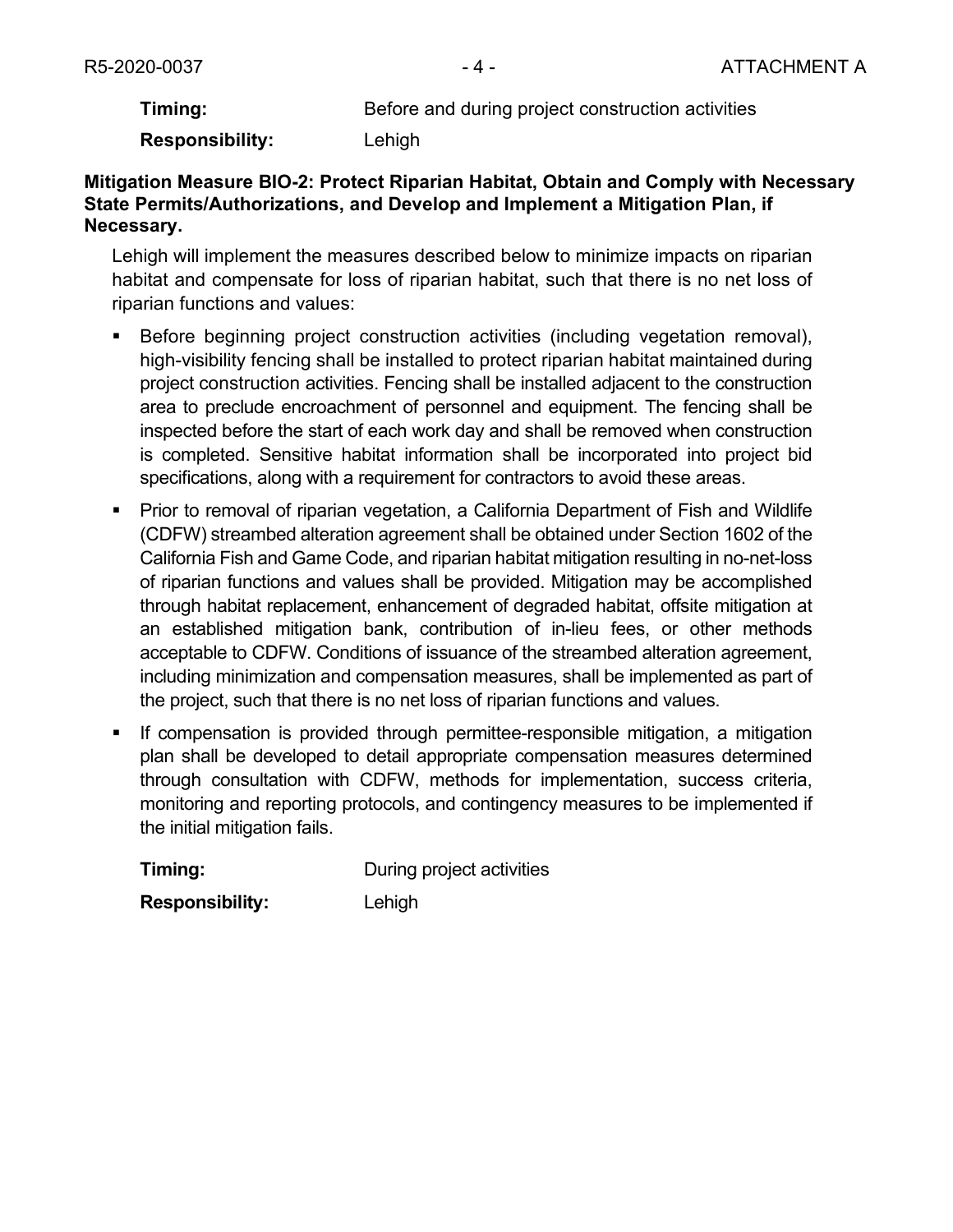#### **Mitigation Measure BIO-3: Protect Jurisdictional Waters, Obtain and Comply with Necessary Federal and State Permits/Authorizations, and Develop and Implement a Mitigation Plan, if Necessary.**

Lehigh will implement the measures described below to minimize impacts on jurisdictional waters, including wetlands, and compensate for loss of seasonal wetland, such that there is no net loss of seasonal wetland functions and values:

- Before beginning project activities, high-visibility fencing shall be installed to protect the drainage and wetland habitat maintained during project activities. Fencing shall be installed adjacent to the construction area to preclude encroachment of personnel and equipment. The fencing shall be inspected before the start of each work day and shall be removed when construction is completed. Sensitive habitat information shall be incorporated into project bid specifications, along with a requirement for contractors to avoid these areas.
- Prior to disturbing jurisdictional waters, authorization for impacts on jurisdictional waters shall be secured – a Clean Water Act (CWA) Section 404 permit from the United States Army Corps of Engineers (USACE) and a water quality certification pursuant to CWA Section 401 from the Central Valley RWQCB – before starting project activities. Any measures determined necessary during the 404 and 401 permitting processes shall be implemented, such that there is no net loss of functions and values of jurisdictional waters.
- Mitigation may be accomplished through habitat replacement, enhancement of degraded habitat, offsite mitigation at an established mitigation bank, contribution of in-lieu fees, or other method acceptable to the regulatory agencies, such that there is no net loss of wetland functions and values. If compensation is provided through permittee-responsible mitigation, a mitigation plan shall be developed to detail appropriate compensation measures determined through consultation with USACE and Central Valley RWQCB, methods for implementation, success criteria, monitoring and reporting protocols, and contingency measures to be implemented if the initial mitigation fails.

**Timing:** During project activities

**Responsibility:** Lehigh

#### **Mitigation Measure CR-1: Address Previously Undiscovered Historic Properties, Archaeological Resources, and Tribal Cultural Resources.**

Lehigh shall implement the following measures to reduce or avoid impacts on undiscovered historic properties, archaeological resources, and tribal cultural resources. If buried or previously unidentified historic properties or archaeological resources are discovered during project construction activities, all work within a 100 foot-radius of the find shall cease. Lehigh shall retain a professional archaeologist meeting the Secretary of the Interior's Professional Standards for Archaeologists to assess the discovery and recommend what, if any, further treatment or investigation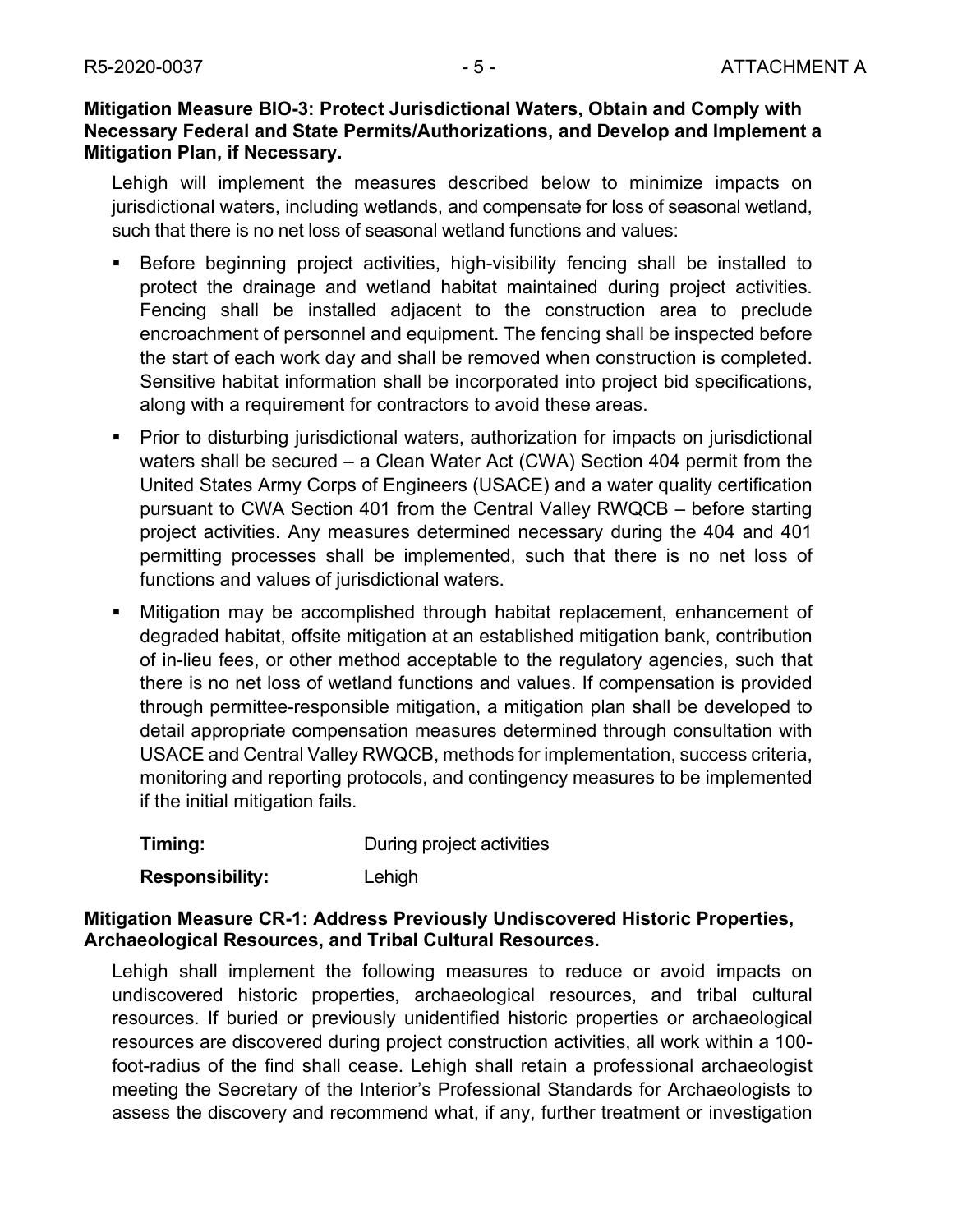is necessary for the find. Interested Native American Tribes will also be contacted. Any necessary treatment/investigation shall be developed with interested Native American Tribes providing recommendations and shall be coordinated with the State Historic Preservation Officer and U.S. Army Corps of Engineers, if necessary, and shall be completed before project activities continue in the vicinity of the find.

**Timing:** During project construction activities **Responsibility:** Lehigh

#### **Mitigation Measure CR-2: Avoid Potential Effects on Undiscovered Burials.**

Lehigh shall implement the following measures to reduce or avoid impacts related to undiscovered burials. In accordance with the California Health and Safety Code, if human remains are uncovered during ground-disturbing activities, all potentially damaging ground-disturbance in the area of the burial and within a 100-foot-radius, shall halt and the Calaveras County Coroner shall be notified immediately. The coroner is required to examine all discoveries of human remains within 48 hours of receiving notice of a discovery on private or State lands (Health and Safety Code Section 7050.5[b]). If the coroner determines that the remains are those of a Native American, then Federal laws governing the disposition of those remain would come into effect. Specifically, the Native American Graves Protection and Repatriation Act, Pub L. 101-601, 25 U.S.C. 3001 et seq., 104 Stat. 3048 requires Federal agencies and institutions that receive Federal funding to return Native American cultural items to lineal descendants and culturally affiliated Indian Tribes and Native Hawaiian organizations. Cultural items include human remains, funerary objects, sacred objects, and objects of cultural patrimony. The Native American Graves Protection and Repatriation Act also has established procedures for the inadvertent discovery of Native American cultural items on Federal or Tribal lands, which includes consultation with potential lineal descendants or Tribal officials as part of their compliance responsibilities.

California law recognizes the need to protect Native American human burials, skeletal remains, and items associated with Native American burials from vandalism and inadvertent destruction. Lehigh shall ensure that the procedures for the treatment of Native American human remains contained in California Health and Safety Code Sections 7050.5 and 7052 and Public Resources Code Section 5097 are followed.

**Timing:** During construction activities

**Responsibility:** Lehigh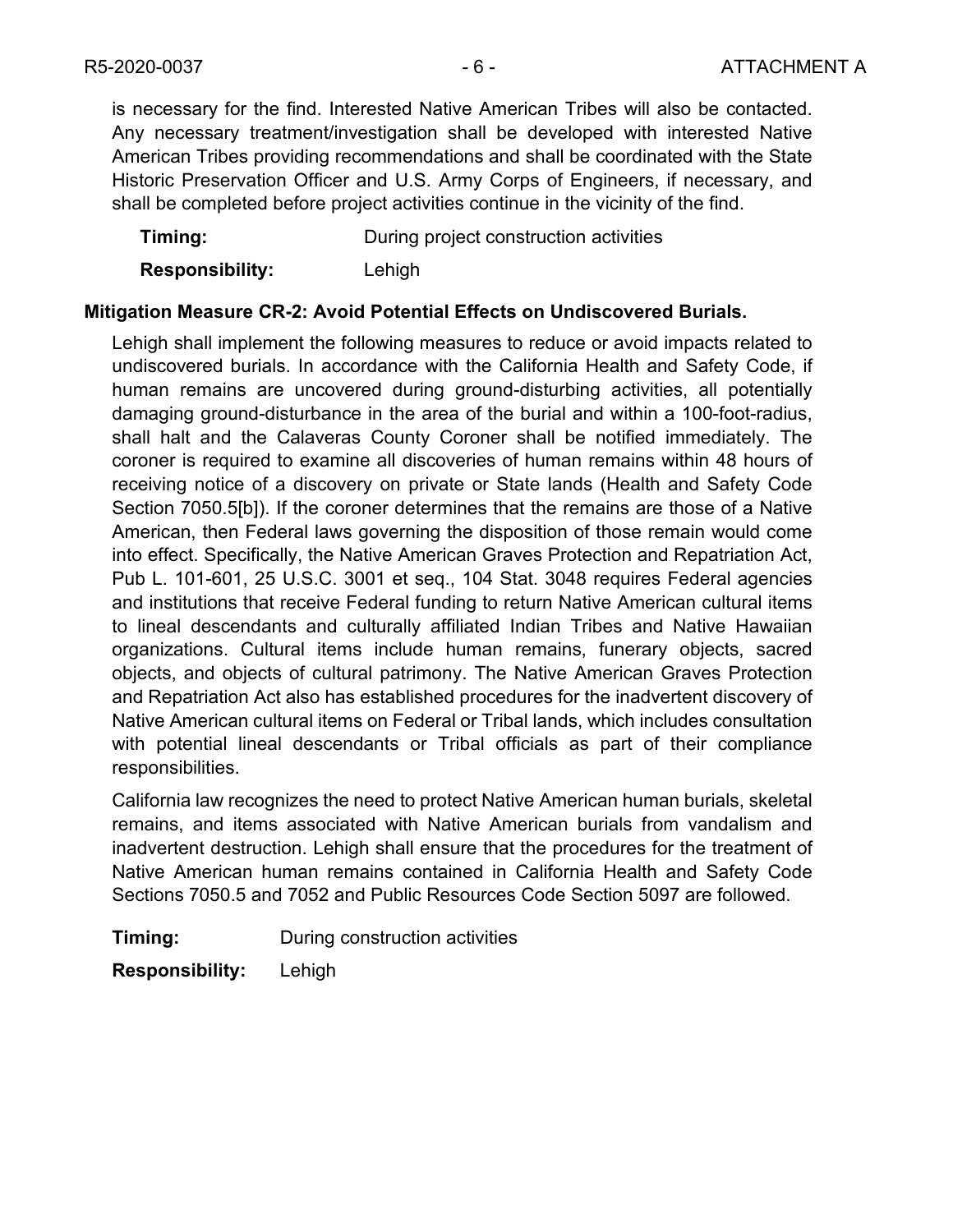**Mitigation Measure GEO-1: Continue to Implement a Stormwater Pollution Prevention Plan (SWPPP) and Associated BMPs as Required Under Existing General Permit for Stormwater Discharges Associated with Industrial Activities (NPDES No. CAS000001) and Obtain Coverage and Comply with Requirements of the General Construction Stormwater Permit 2009-0009-DWQ.** 

Lehigh shall continue to implement the appropriate SWPPP, or Stormwater Management Plan (SWMP), to prevent and control pollution and to minimize and control runoff and erosion in compliance with State and local laws, as detailed in the project site's existing General Permit for Stormwater Discharges Associated with Industrial Activities (NPDES No. CAS000001) and Obtain Coverage and Comply with Requirements of the General Construction Stormwater Permit 2009-0009-DWQ. The SWPPP or SWMP shall identify the activities that may cause pollutant discharge (including sediment) during storms or strong wind events and the BMPs that will be employed to control pollutant discharge. Construction techniques that will be identified and implemented to reduce the potential for runoff may include minimizing site disturbance, controlling water flow over the construction site, stabilizing bare soil, and ensuring proper site cleanup. In addition, the SWPPP or SWMP shall include an erosion control plan and BMPs that specify the erosion and sedimentation control measures to be implemented, which may include silt fences, staked straw bales/wattles, silt/sediment basins and traps, geofabric, trench plugs, terraces, water bars, soil stabilizers re-seeding with native species and mulching to revegetate disturbed areas. If suitable vegetation cannot reasonably be expected to become established, non-erodible material will be used for such stabilization. The SWPPP shall also include dust control practices to prevent wind erosion, sediment tracking, and dust generation by construction equipment.

The SWPPP or SWMP shall also include a spill prevention, control, and countermeasure plan, and applicable hazardous materials handling plans, and shall identify the types of materials used for equipment operation (including fuel and hydraulic fluids), and measures to prevent, and materials available to clean up, hazardous material and waste spills. The SWPPP or SWMP shall also identify emergency procedures for responding to spills.

The BMPs presented in either document shall be clearly identified and maintained in good working condition throughout the construction process. The construction contractor shall retain a copy of the approved SWPPP or SWMP on the construction site and modify it as necessary to suit specific site conditions through amendments approved by the SWRCB and/or Central Valley RWQCB, if necessary.

| Timing:                | Before and during construction activities |
|------------------------|-------------------------------------------|
| <b>Responsibility:</b> | Lehigh and Construction Contractor(s)     |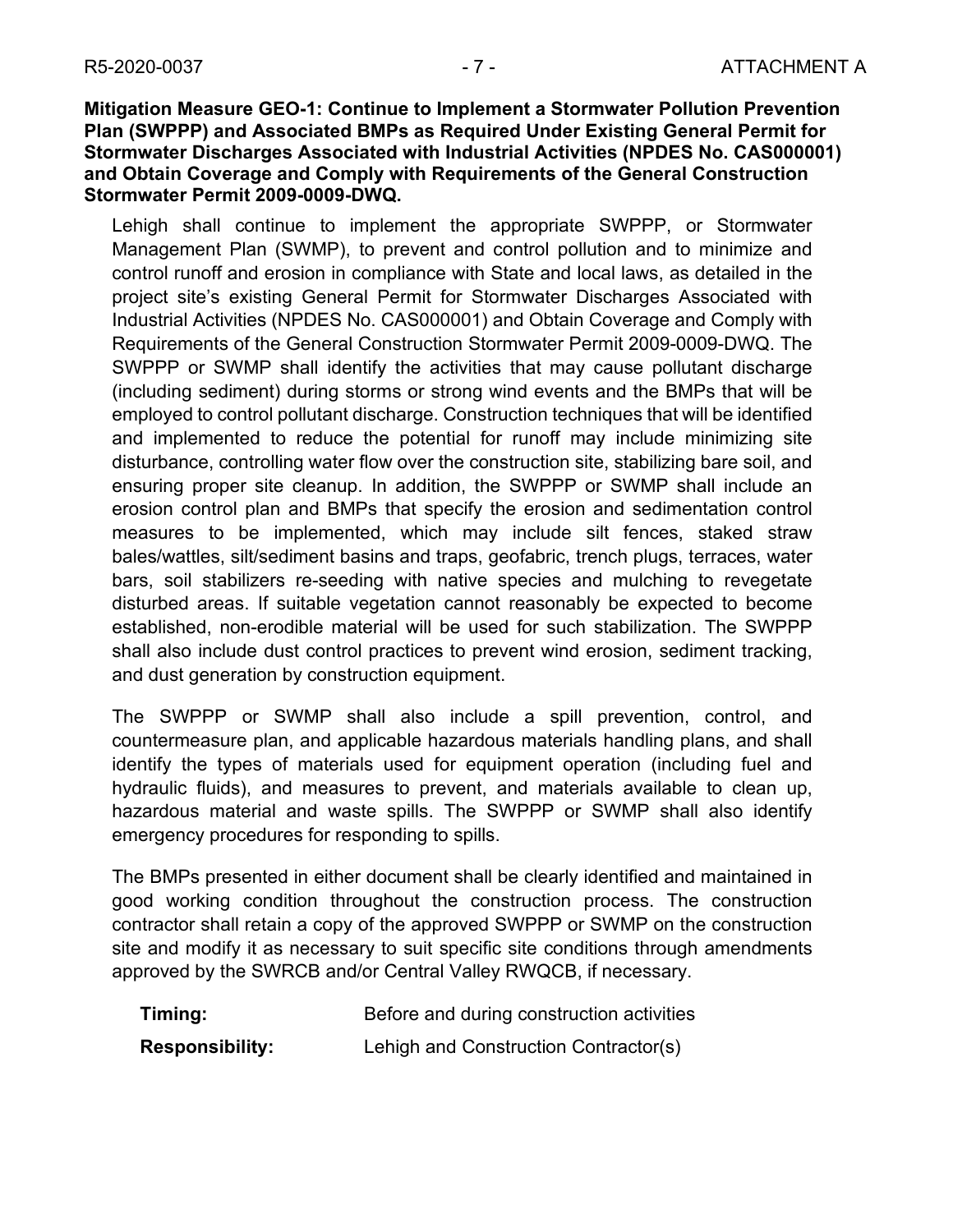#### **Mitigation Measure HYD-1: Evaluate CKD-1 Treatment System Adequacy and Apply for Revision of the Notice of Applicability (NOA) Under RWQCB Order No. R5-2016-0076-01, if needed.**

Before discharging effluent from CKD-3 into Calaveritas Creek under RWQCB Order No. R5-2016-0076-01, Lehigh shall evaluate the adequacy of the CKD-1 treatment system to accommodate construction effluent and/or leachate collected from CKD-3, as necessary. Per the provisions of RWQCB Order No. R5-2016-0076-01, II.C.3, Lehigh shall demonstrate that that the proposed discharge meets the criteria in section II.C.1 of the General Order and the following criteria:

- 1) A representative sample of the discharge has been analyzed for the constituents with effluent limitations specified in the NOA; and
- 2) The concentrations of constituents in the discharge do not exceed the Effluent Limitations listed in section V of the Order, as specified in the NOA.

If the existing system cannot accommodate the CKD-3 leachate, then Lehigh shall:

- 1) dispose CKD-3 leachate at an approved, offsite facility; or
- 2) Modify the CKD-1 treatment facility to accommodate the additional leachate to ensure discharge remains in compliance with RWQCB Order No. R5-2016- 0076-01; and/or
- 3) Revise the NOA under RWQCB Order No. R5-2016-0076-01, as needed:
	- a. Under the existing Order (R5-2016-0076-01), Lehigh must ensure that the discharge shall not exceed the final effluent limitations for the constituents and parameters identified in the Discharger's (Lehigh) NOA from the SWRCB Executive Officer. The Executive Officer indicates the applicable Effluent Limitations in the NOA when a Discharger is enrolled under this General Order. The NOA will contain applicable final effluent limitations for each specific Discharger and shall be based on the effluent limitations shown in the General Order. Note: The CKD-1 site is classified as a Tier 2 discharge site under the General Order (due to the need for effluent treatment, prior to discharge to Calaveritas Creek).
	- b. Lehigh shall abide by the provisions of Section II.B.3 of the Order.

| Timing: |  | After project construction activities and before |  |  |
|---------|--|--------------------------------------------------|--|--|
|         |  | discharge into Calaveritas Creek                 |  |  |

**Responsibility:** Lehigh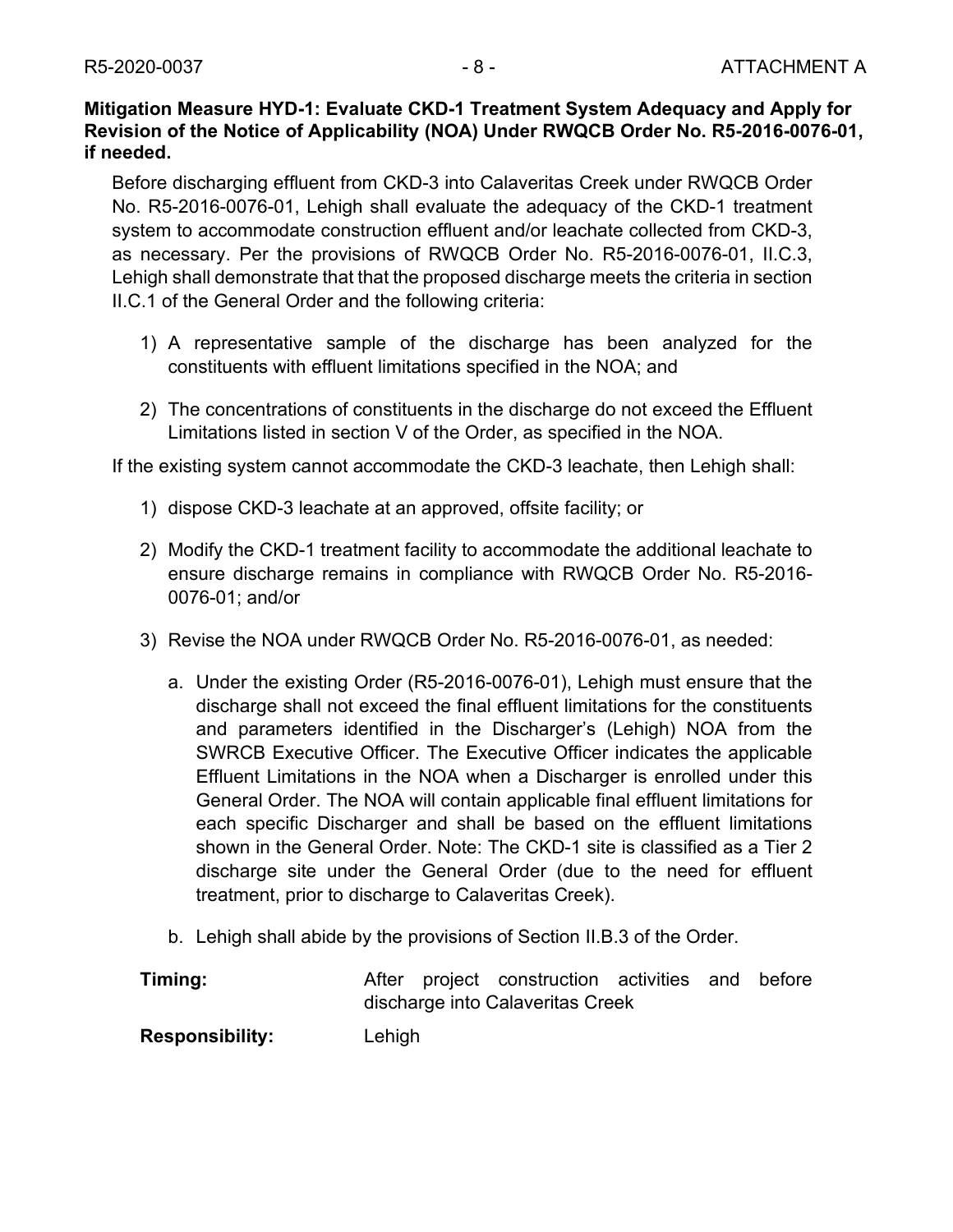# **R5-2020-0037**

# **ATTACHMENT B:**

# **MITIGATION MONITORING AND REPORTING PROGRAM**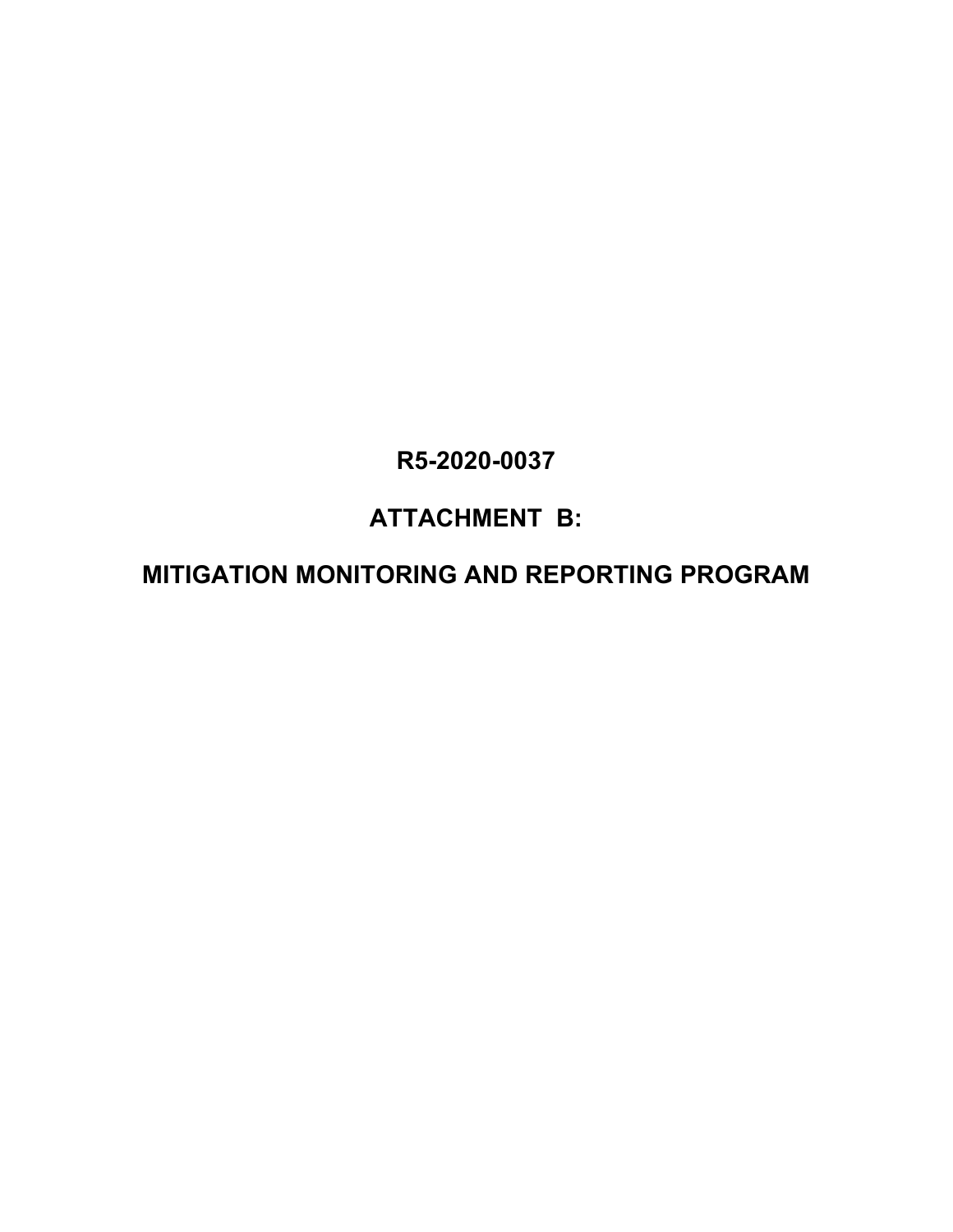# **Mitigation Monitoring and Reporting Program Lehigh Southwest Cement Program Calaveras Cement CKD-3 Closure Program**

Prepared for:

Central Valley Regional Water Quality Control Board

February 2020

Prepared by:

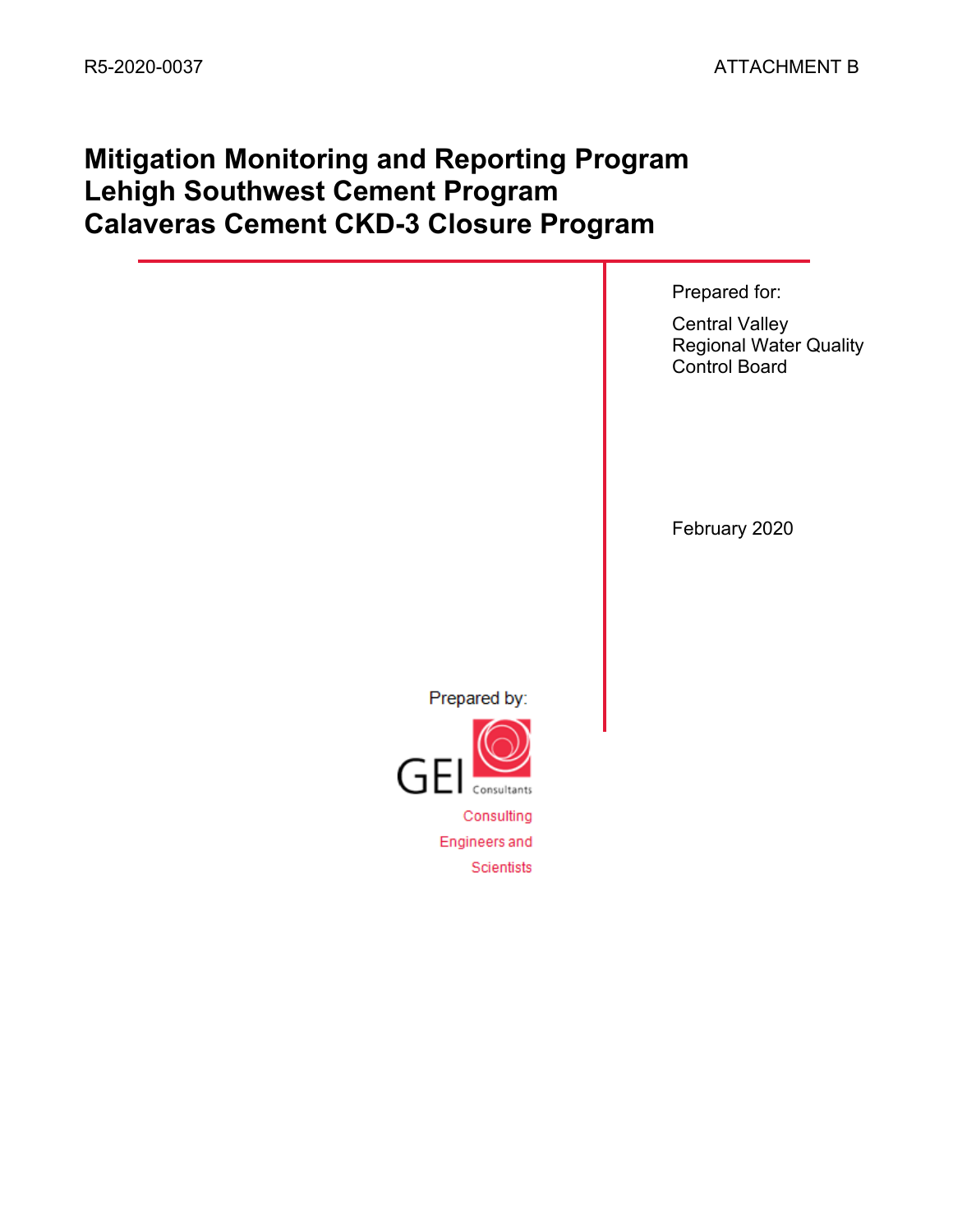### **Mitigation Monitoring and Reporting Program**

#### **Lehigh Southwest Cement Program Calaveras Cement CKD-3 Closure Program**

Prepared for:

Central Valley Regional Water Quality Control Board 11020 Sun Center Drive, Suite 200 Rancho Cordova, CA 95670-6114

**Contact** 

Natasha Vidic Engineering Geologist (916) 464-4614

Prepared by:

GEI Consultants 2868 Prospect Drive, Suite 400 Sacramento, CA 95670

**Contact** 

Ryan Jolley Senior Project Manager (916) 912-4942

February 2020 Project No. 1802172, 1.5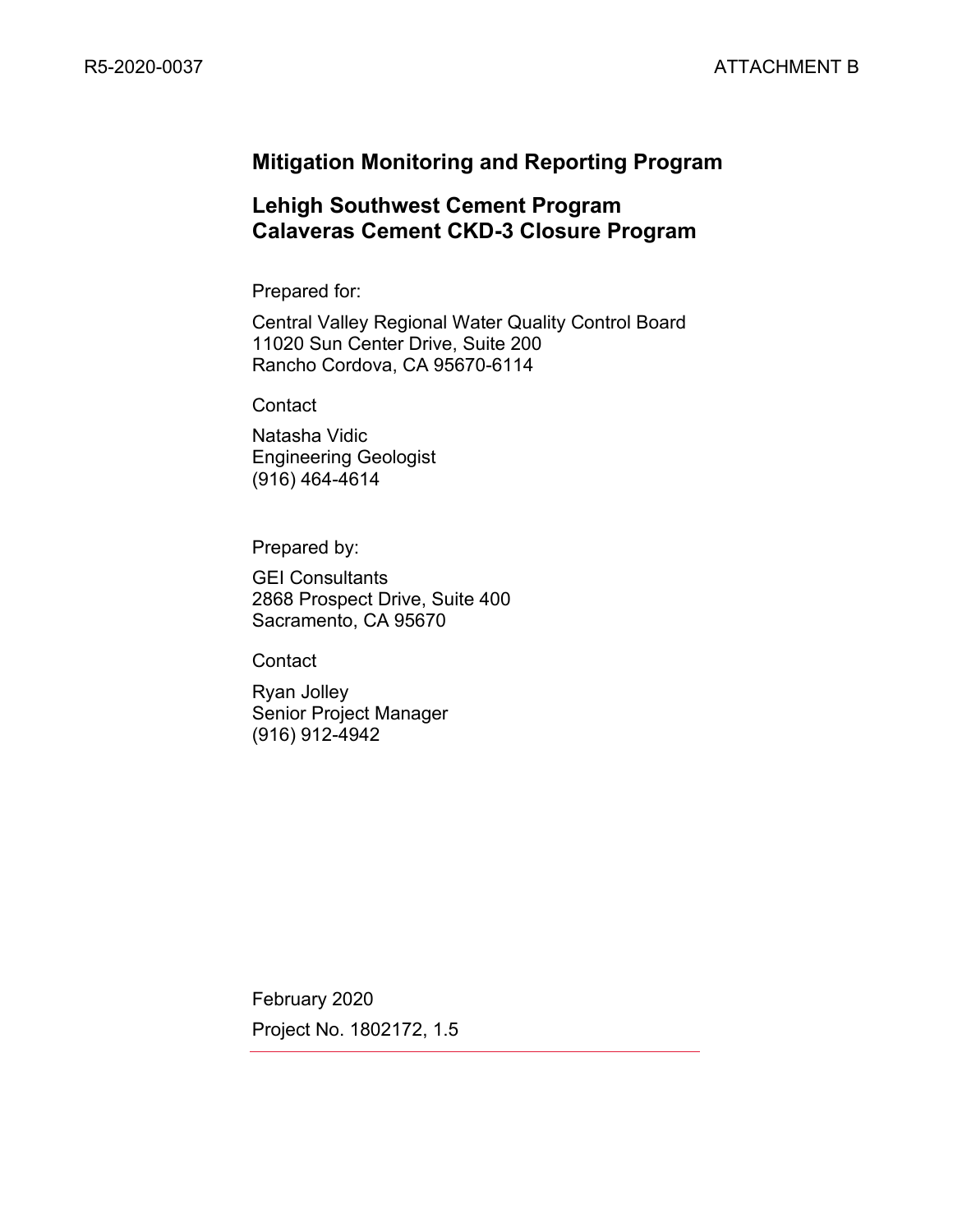# **Table of Contents**

### **Table**

| Table 1. | Mitigation Monitoring and Reporting Program for the Lehigh |  |
|----------|------------------------------------------------------------|--|
|          | Southwest Cement Company Calaveras Cement CKD-3 Closure    |  |
|          |                                                            |  |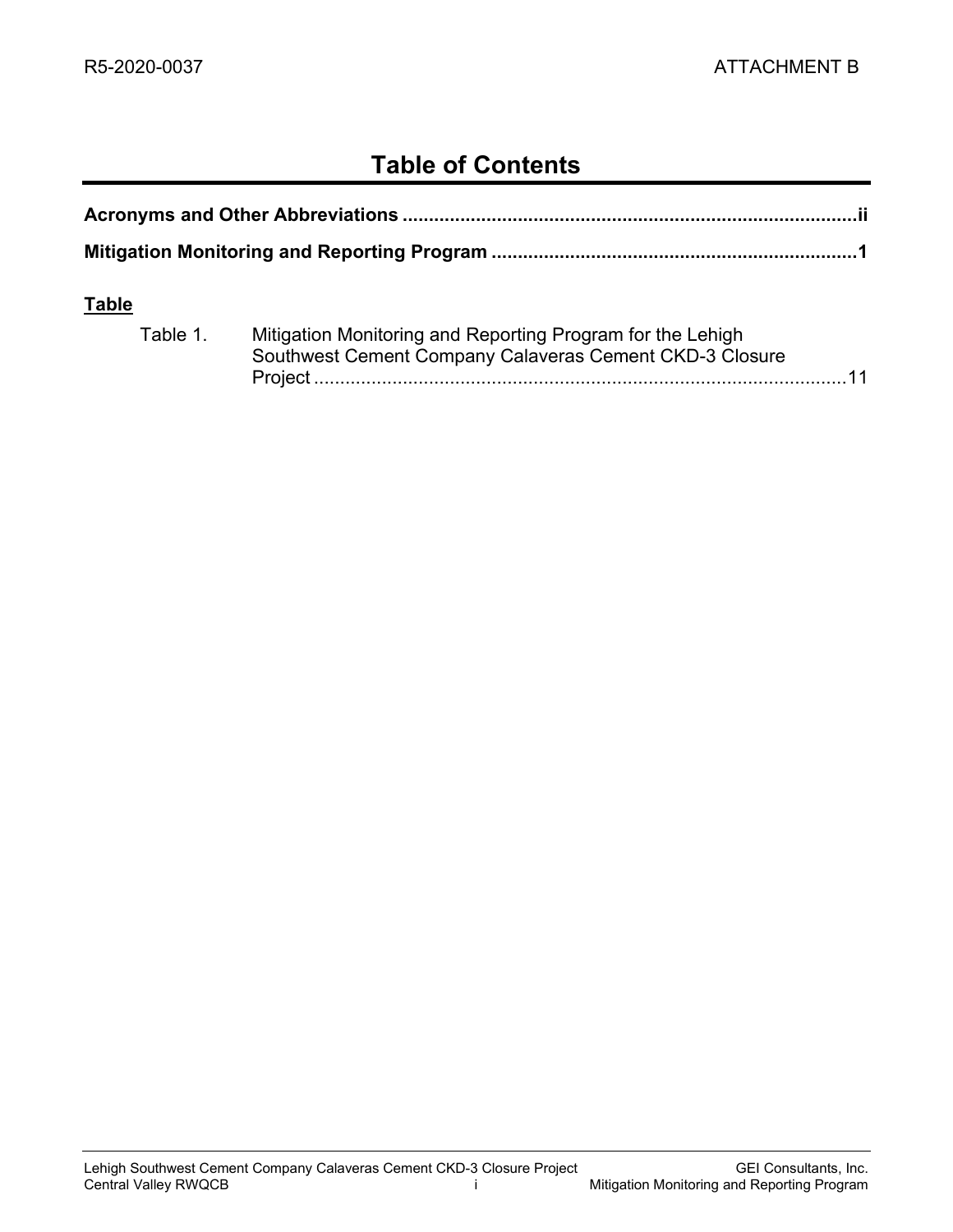# **Acronyms and Other Abbreviations**

<span id="page-17-0"></span>

| <b>BMPs</b><br><b>CDFW</b> | best management practices<br>California Department of Fish and Wildlife          |
|----------------------------|----------------------------------------------------------------------------------|
| <b>CEQA</b>                | <b>California Environmental Quality Act</b>                                      |
| <b>CKD</b>                 | Cement kiln dust                                                                 |
| <b>CWA</b>                 | <b>Clean Water Act</b>                                                           |
| Lehigh                     | Lehigh Southwest Cement Company                                                  |
| <b>IS/MND</b>              | Initial Study/proposed Mitigated Negative Declaration                            |
| <b>NOA</b>                 | Notice of Availability                                                           |
| <b>NPDES</b>               | <b>National Pollution Discharge Elimination System</b>                           |
| project                    | Lehigh Southwest Cement Company Calaveras Cement<br><b>CKD-3 Closure Project</b> |
| <b>RWQCB</b>               | <b>Central Valley Regional Water Quality Control Board</b>                       |
| <b>SWMP</b>                | <b>Central Valley Regional Water Quality Control Board</b>                       |
|                            | Storm Water Management Plan                                                      |
| <b>SWPPP</b>               | <b>Storm Water Pollution Prevention Plan</b>                                     |
| <b>USACE</b>               | United States Army Corps of Engineers                                            |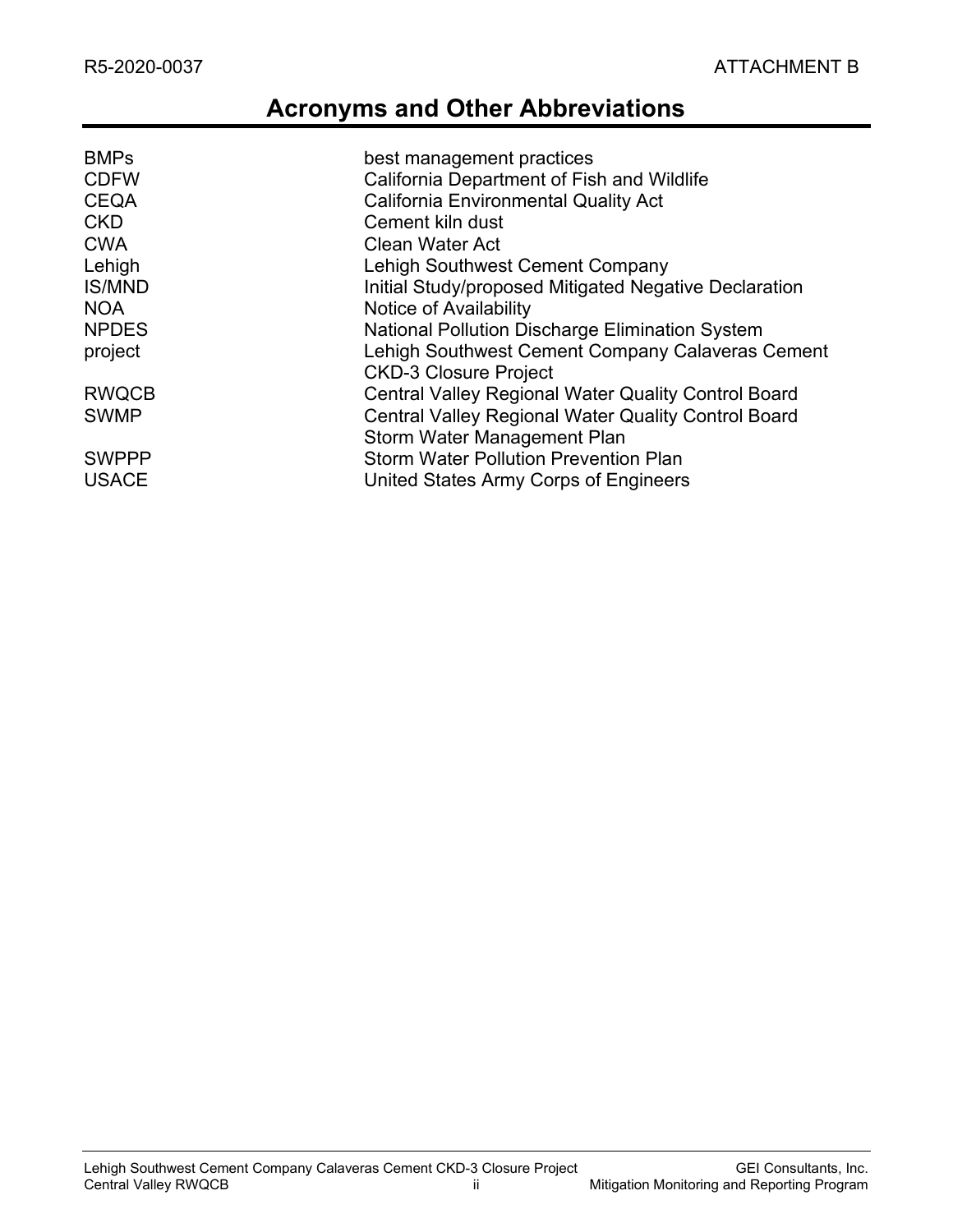# **Mitigation Monitoring and Reporting Program**

<span id="page-18-0"></span>In accordance with the California Environmental Quality Act (CEQA), the Central Valley Regional Water Quality Control Board (RWQCB) prepared a draft initial study/proposed mitigated negative declaration (IS/MND) to provide the public and responsible and trustee agencies with information about the potential environmental impacts associated with implementation of the Calaveras Cement CKD-3 Closure Project(hereafter referred to as the "project" or "proposed project").

The IS/MND concludes that implementation of the proposed project would generate significant and potentially significant adverse effects on the environment. The IS/MND identifies feasible mitigation measures thatavoid, mitigate, or reduce these impacts to a less-than-significant level.

Section 21081.6(a)(1) of the California Public Resources Code and Section 15097 of the State CEQA Guidelines require a public agency to adopt a reporting and monitoring program on the revisions which it has required in the project and the measures it has imposed to mitigate or avoid significant environmental impacts on the physical environment.

This Mitigation Monitoring and Reporting Programwill be used by the Central Valley RWQCB to ensure that mitigation measures identified in the MND are implemented as described in the MND and that their implementation is documented.

The Mitigation Monitoring and Reporting Program is presented in tabular format.The table columns contain the following information:

**Mitigation Number:** Lists the mitigation measures by number, as designated in the MND.

**Mitigation Measure:** Provides the text of the mitigation measures, each of which has been adopted and incorporated into the project.

**Timing/Schedule:** Lists the time frame in which the mitigation measure is expected to take place.

**Implementation Responsibility:** Identifies the entity responsible for implementing the mitigation measure.

**Completion of Implementation:** The Central Valley RWQCB is responsible for reporting on implementation of the mitigation measures. The "Completion of Implementation" column is to be used by the Central Valley RWQCB to indicate when implementation of a mitigation measure has been completed. The Central Valley RWQCB, at its discretion, may delegate implementation responsibility or portions thereof to qualified consultants or contractors.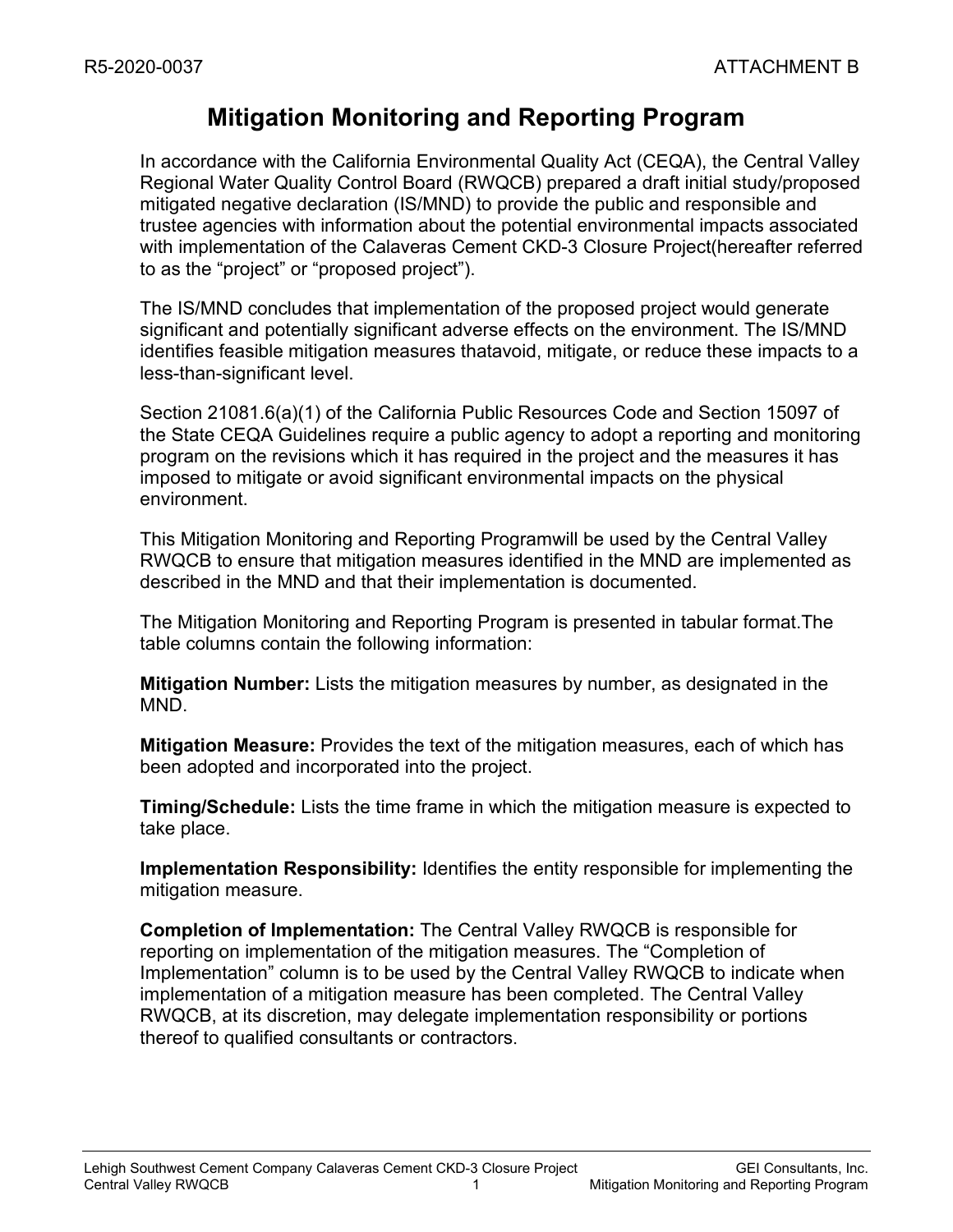## **Table 1. Mitigation Monitoring and Reporting Program for the Lehigh Southwest Cement Company Calaveras Cement CKD-3 Closure Project**

| <b>Mitigation</b> |                                                                                                                                                                                                                                                                                                                                                                                                                                                                                                                                                                                                                                                                                                                                                                                |                                   | Implementation        | <b>Completion of</b> |
|-------------------|--------------------------------------------------------------------------------------------------------------------------------------------------------------------------------------------------------------------------------------------------------------------------------------------------------------------------------------------------------------------------------------------------------------------------------------------------------------------------------------------------------------------------------------------------------------------------------------------------------------------------------------------------------------------------------------------------------------------------------------------------------------------------------|-----------------------------------|-----------------------|----------------------|
| <b>Number</b>     | <b>Mitigation Measure</b>                                                                                                                                                                                                                                                                                                                                                                                                                                                                                                                                                                                                                                                                                                                                                      | <b>Timing/Schedule</b>            | <b>Responsibility</b> | Implementation       |
| BIO-1a            | Avoid Failure of Tricolored Blackbird Nest Colony.<br>Lehigh and its construction contractor(s) will implement<br>the following measures to avoid potential failure of a<br>tricolored blackbird nest colony during project<br>implementation:<br>Vegetation removal shall be conducted between<br>September 1 and March 1, to the extent feasible, to<br>avoid vegetation removal during the tricolored<br>blackbird nesting season.<br>If project activities (including vegetation removal)<br>are required during the tricolored blackbird nesting<br>season (March 1 through August 31), surveys for<br>nesting activities shall be conducted by a qualified<br>biologist in areas of suitable nesting vegetation on<br>and within 500 feet of the project site. A minimum | Before and during<br>construction | Lehigh                |                      |
|                   | of one survey shall be conducted no more than 7<br>days before project activities begin.                                                                                                                                                                                                                                                                                                                                                                                                                                                                                                                                                                                                                                                                                       |                                   |                       |                      |

#### **Biological Resources**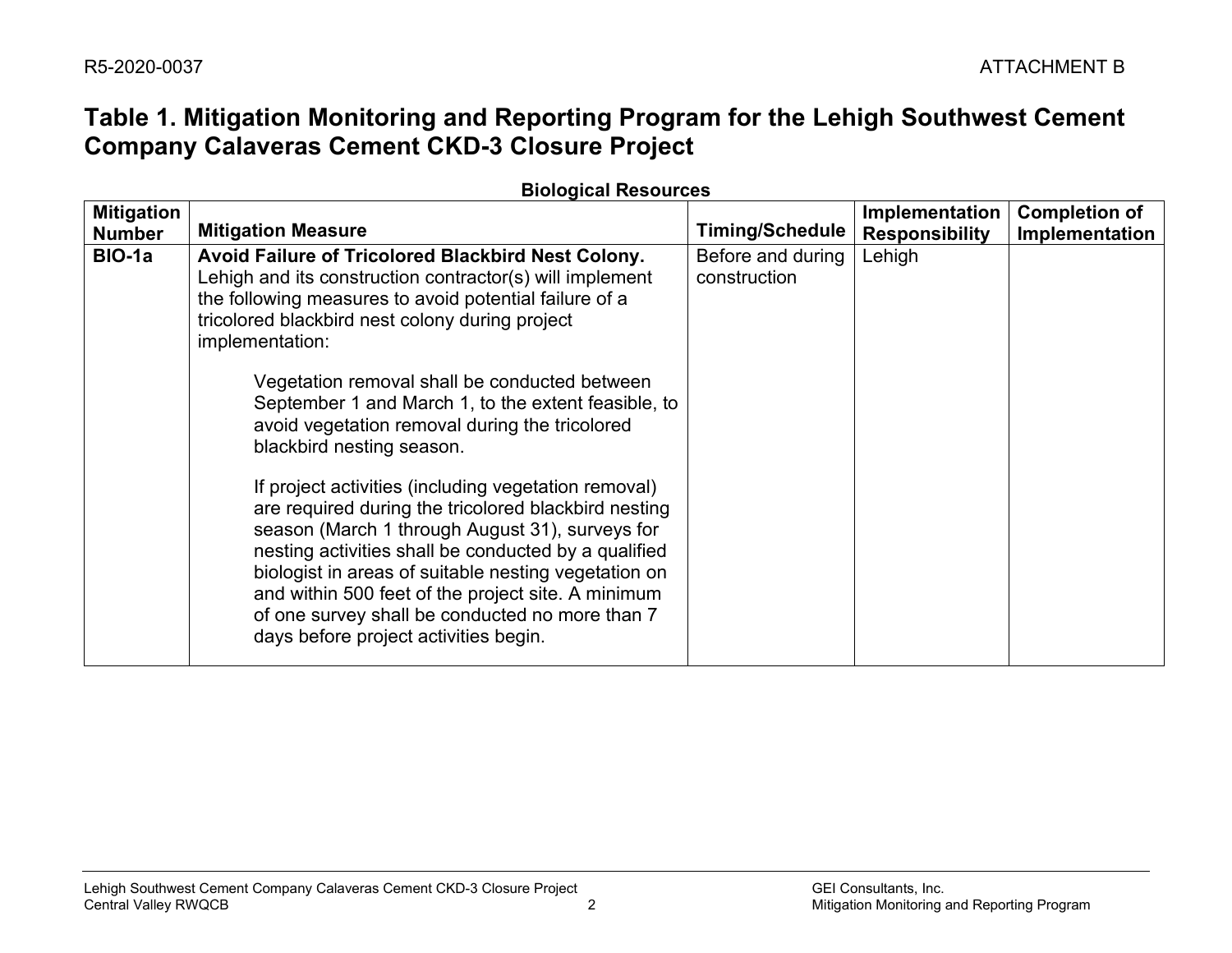| <b>Mitigation</b><br><b>Number</b> | <b>Mitigation Measure</b>                                                                                                                                                                                                                                                                                                                                                                                                                                                                                                                                  | <b>Timing/Schedule</b> | <b>Implementation</b><br><b>Responsibility</b> | <b>Completion of</b><br>Implementation |
|------------------------------------|------------------------------------------------------------------------------------------------------------------------------------------------------------------------------------------------------------------------------------------------------------------------------------------------------------------------------------------------------------------------------------------------------------------------------------------------------------------------------------------------------------------------------------------------------------|------------------------|------------------------------------------------|----------------------------------------|
|                                    | If nesting activity is observed, an appropriate buffer<br>shall be established and maintained around the<br>outer edge of the nesting colony to avoid nest<br>failure from project activities. The appropriate size<br>and shape of the buffer shall be determined by a<br>qualified biologist and may vary depending on the<br>nest location, nest stage, construction activity, and<br>existing disturbance levels. The buffer may be<br>adjusted if a qualified biologist determines it would<br>not be likely to adversely affect the nest. Monitoring |                        |                                                |                                        |
|                                    | shall be conducted to confirm that project activities<br>are not resulting in detectable adverse effects on<br>nesting birds or their young. No project activities<br>shall occur within the buffer areas until a qualified<br>biologist determines that the young have fledged or<br>the colony site is otherwise no longer in use.                                                                                                                                                                                                                       |                        |                                                |                                        |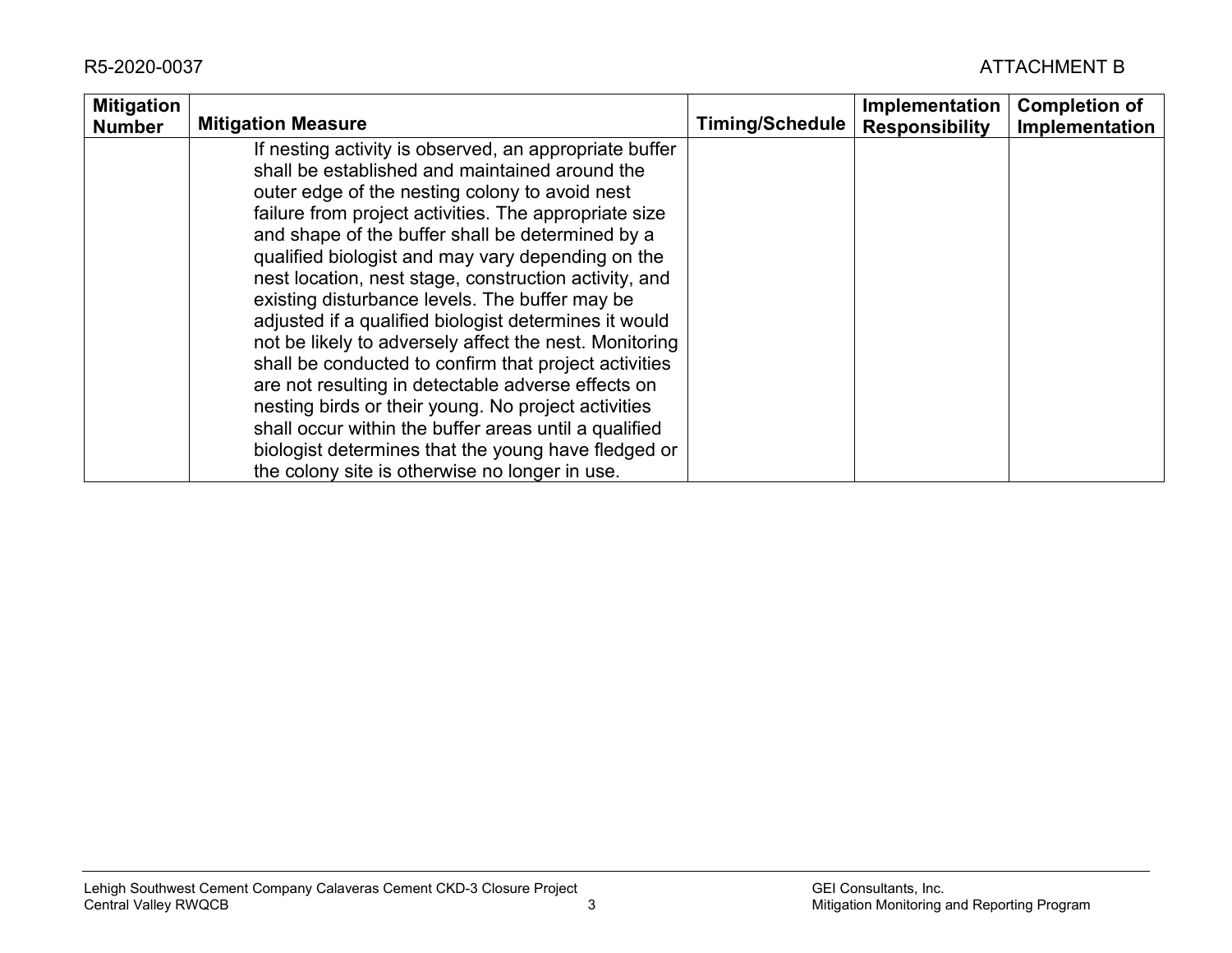| <b>Mitigation</b> |                                                                                                                                                                                                                                                                                                                                                                                                                                                                                                                                                                                                                                                                                         |                                   | Implementation        | <b>Completion of</b> |
|-------------------|-----------------------------------------------------------------------------------------------------------------------------------------------------------------------------------------------------------------------------------------------------------------------------------------------------------------------------------------------------------------------------------------------------------------------------------------------------------------------------------------------------------------------------------------------------------------------------------------------------------------------------------------------------------------------------------------|-----------------------------------|-----------------------|----------------------|
| <b>Number</b>     | <b>Mitigation Measure</b>                                                                                                                                                                                                                                                                                                                                                                                                                                                                                                                                                                                                                                                               | <b>Timing/Schedule</b>            | <b>Responsibility</b> | Implementation       |
| BIO-1b            | <b>Minimize Potential to Destroy Active Bird Nests</b>                                                                                                                                                                                                                                                                                                                                                                                                                                                                                                                                                                                                                                  | Before and during<br>construction | Lehigh                |                      |
|                   | Lehigh and its construction contractor(s) will implement<br>the following measures to minimize potential to destroy an<br>active bird nests during project implementation:                                                                                                                                                                                                                                                                                                                                                                                                                                                                                                              |                                   |                       |                      |
|                   | Vegetation removal shall be conducted between<br>September 1 and March 1, to the extent feasible, to<br>avoid vegetation removal during the bird nesting<br>season.                                                                                                                                                                                                                                                                                                                                                                                                                                                                                                                     |                                   |                       |                      |
|                   | If project activities (including vegetation removal)<br>are required during the nesting season (March 1<br>through August 31), a qualified biologist shall<br>conduct surveys of suitable nesting habitat that<br>would be directly disturbed by project activities<br>(including vegetation removal). A minimum of one<br>survey shall be conducted no more than 7 days<br>before project activities begin.<br>If any active bird nests are documented, protective<br>buffers shall be established by a qualified biologist<br>and implemented until the nests are no longer<br>active, to ensure that known active nests are not<br>accidentally destroyed during project activities. |                                   |                       |                      |
|                   |                                                                                                                                                                                                                                                                                                                                                                                                                                                                                                                                                                                                                                                                                         |                                   |                       |                      |
| <b>BIO-2</b>      | <b>Protect Riparian Habitat, Obtain and Comply with</b><br><b>Necessary State Permits/Authorizations, and Develop</b><br>and Implement a Mitigation Plan, if Necessary.                                                                                                                                                                                                                                                                                                                                                                                                                                                                                                                 | During project<br>activities      | Lehigh                |                      |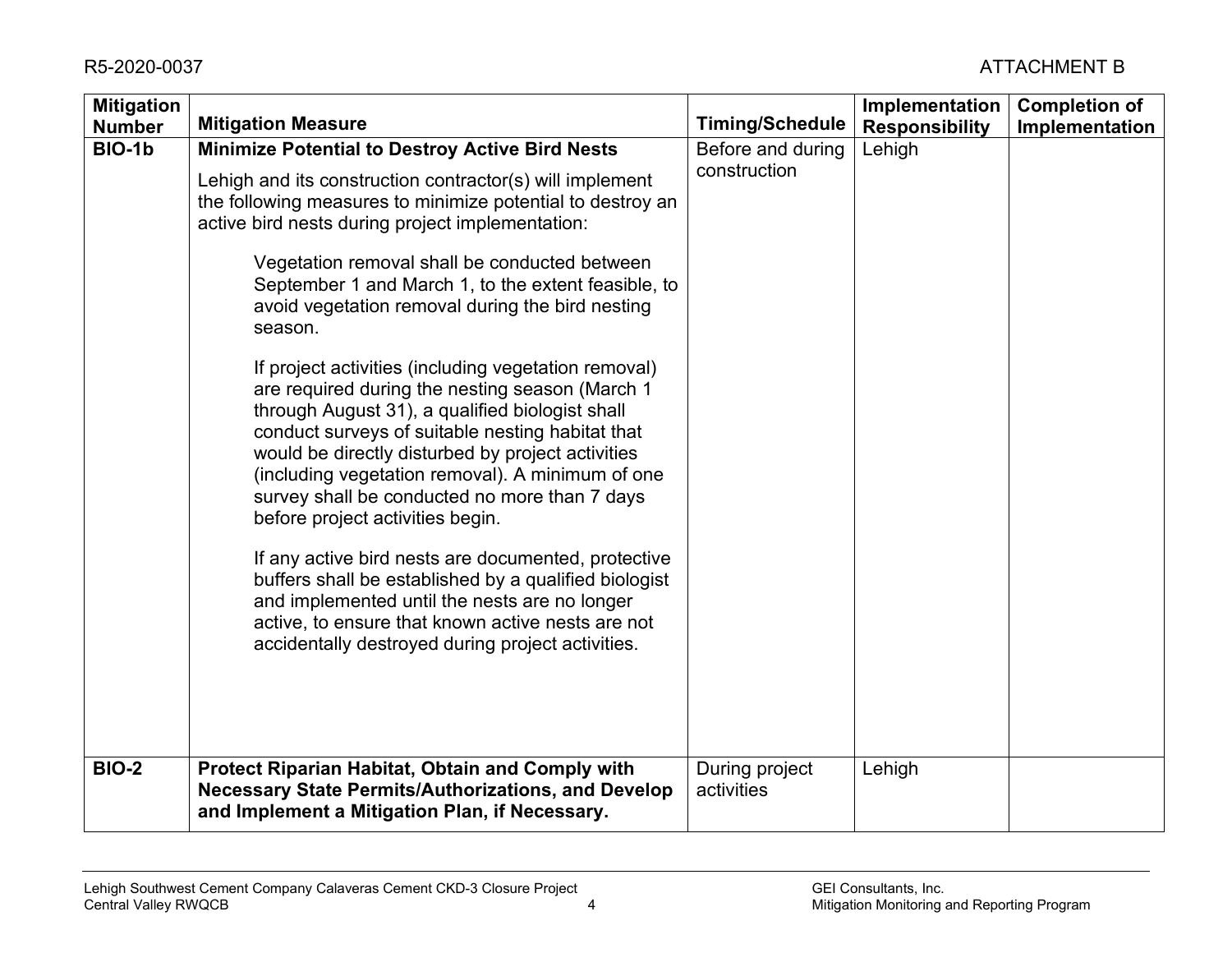| <b>Mitigation</b><br><b>Number</b> | <b>Mitigation Measure</b>                                                                                                                                                                                                                                                                                                                                                                                                                                                                                                                                                                                                                   | <b>Timing/Schedule</b> | Implementation<br><b>Responsibility</b> | <b>Completion of</b><br>Implementation |
|------------------------------------|---------------------------------------------------------------------------------------------------------------------------------------------------------------------------------------------------------------------------------------------------------------------------------------------------------------------------------------------------------------------------------------------------------------------------------------------------------------------------------------------------------------------------------------------------------------------------------------------------------------------------------------------|------------------------|-----------------------------------------|----------------------------------------|
|                                    | Lehigh will implement the measures described below to<br>minimize impacts on riparian habitat and compensate for<br>loss of riparian habitat, such that there is no net loss of<br>riparian functions and values:<br>Before beginning project construction activities<br>(including vegetation removal), high-visibility<br>fencing shall be installed to protect riparian habitat<br>maintained during project construction activities.<br>Fencing shall be installed adjacent to the<br>construction area to preclude encroachment of<br>personnel and equipment. The fencing shall be<br>inspected before the start of each work day and |                        |                                         |                                        |
|                                    | shall be removed when construction is completed.<br>Sensitive habitat information shall be incorporated<br>into project bid specifications, along with a<br>requirement for contractors to avoid these areas.                                                                                                                                                                                                                                                                                                                                                                                                                               |                        |                                         |                                        |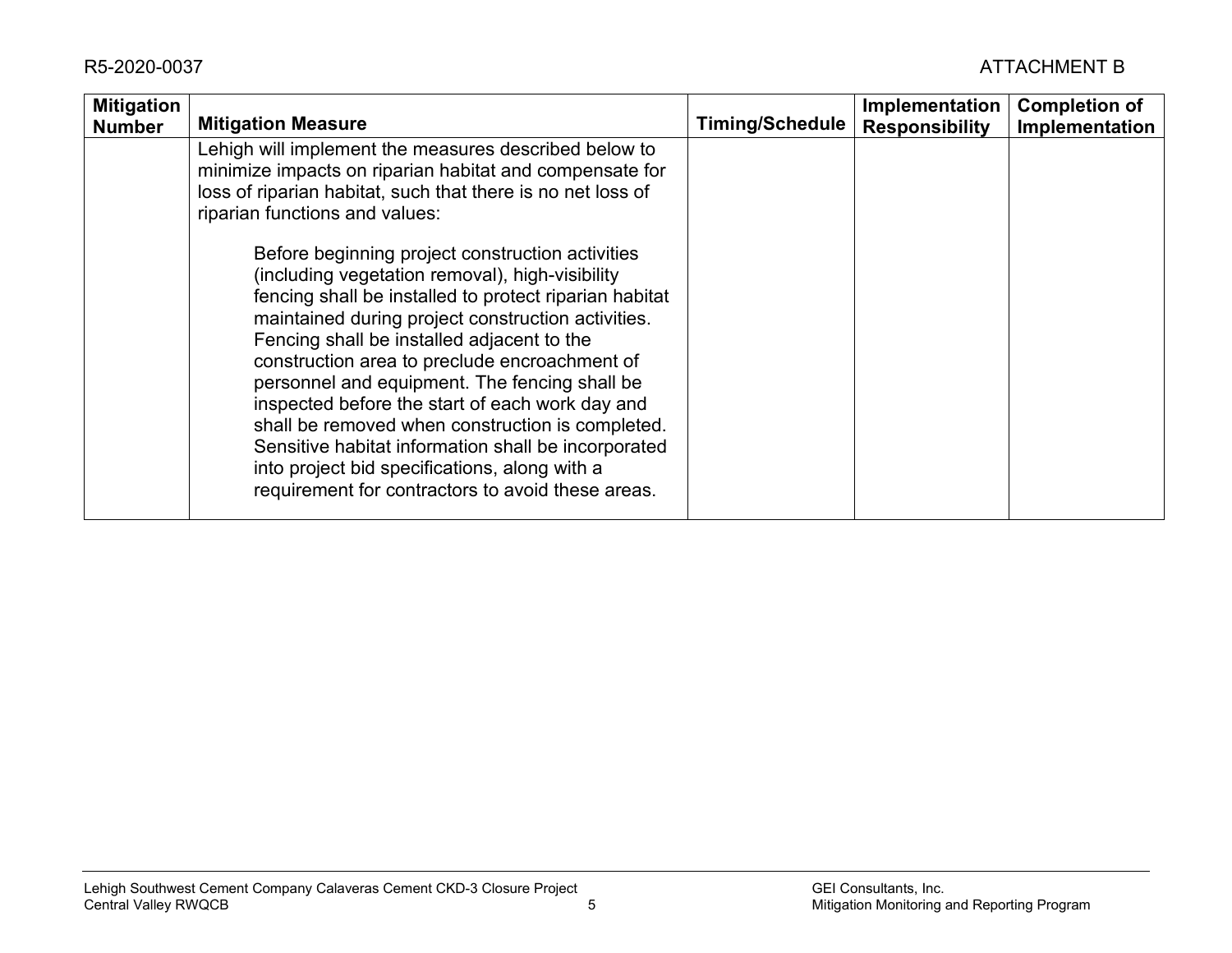| <b>Mitigation</b><br><b>Number</b> | <b>Mitigation Measure</b>                                                                                                                                                                                                                                                                                                                                                                                                                                                                                                                                                                                                                                                                                                                                                                                             | <b>Timing/Schedule</b>       | Implementation<br><b>Responsibility</b> | <b>Completion of</b><br>Implementation |
|------------------------------------|-----------------------------------------------------------------------------------------------------------------------------------------------------------------------------------------------------------------------------------------------------------------------------------------------------------------------------------------------------------------------------------------------------------------------------------------------------------------------------------------------------------------------------------------------------------------------------------------------------------------------------------------------------------------------------------------------------------------------------------------------------------------------------------------------------------------------|------------------------------|-----------------------------------------|----------------------------------------|
|                                    | Prior to removal of riparian vegetation, a California<br>Department of Fish and Wildlife (CDFW)<br>streambed alteration agreement shall be obtained<br>under Section 1602 of the California Fish and<br>Game Code, and riparian habitat mitigation<br>resulting in no-net-loss of riparian functions and<br>values shall be provided. Mitigation may be<br>accomplished through habitat replacement,<br>enhancement of degraded habitat, offsite mitigation<br>at an established mitigation bank, contribution of in-<br>lieu fees, or other methods acceptable to CDFW.<br>Conditions of issuance of the streambed alteration<br>agreement, including minimization and<br>compensation measures, shall be implemented as<br>part of the project, such that there is no net loss of<br>riparian functions and values. |                              |                                         |                                        |
|                                    | If compensation is provided through permittee-<br>responsible mitigation, a mitigation plan shall be<br>developed to detail appropriate compensation<br>measures determined through consultation with<br>CDFW, methods for implementation, success<br>criteria, monitoring and reporting protocols, and<br>contingency measures to be implemented if the<br>initial mitigation fails.                                                                                                                                                                                                                                                                                                                                                                                                                                 |                              |                                         |                                        |
| <b>BIO-3</b>                       | <b>Protect Jurisdictional Waters, Obtain and Comply</b><br>with Necessary Federal and State<br>Permits/Authorizations, and Develop and Implement a<br><b>Mitigation Plan, if Necessary.</b>                                                                                                                                                                                                                                                                                                                                                                                                                                                                                                                                                                                                                           | During project<br>activities | Lehigh                                  |                                        |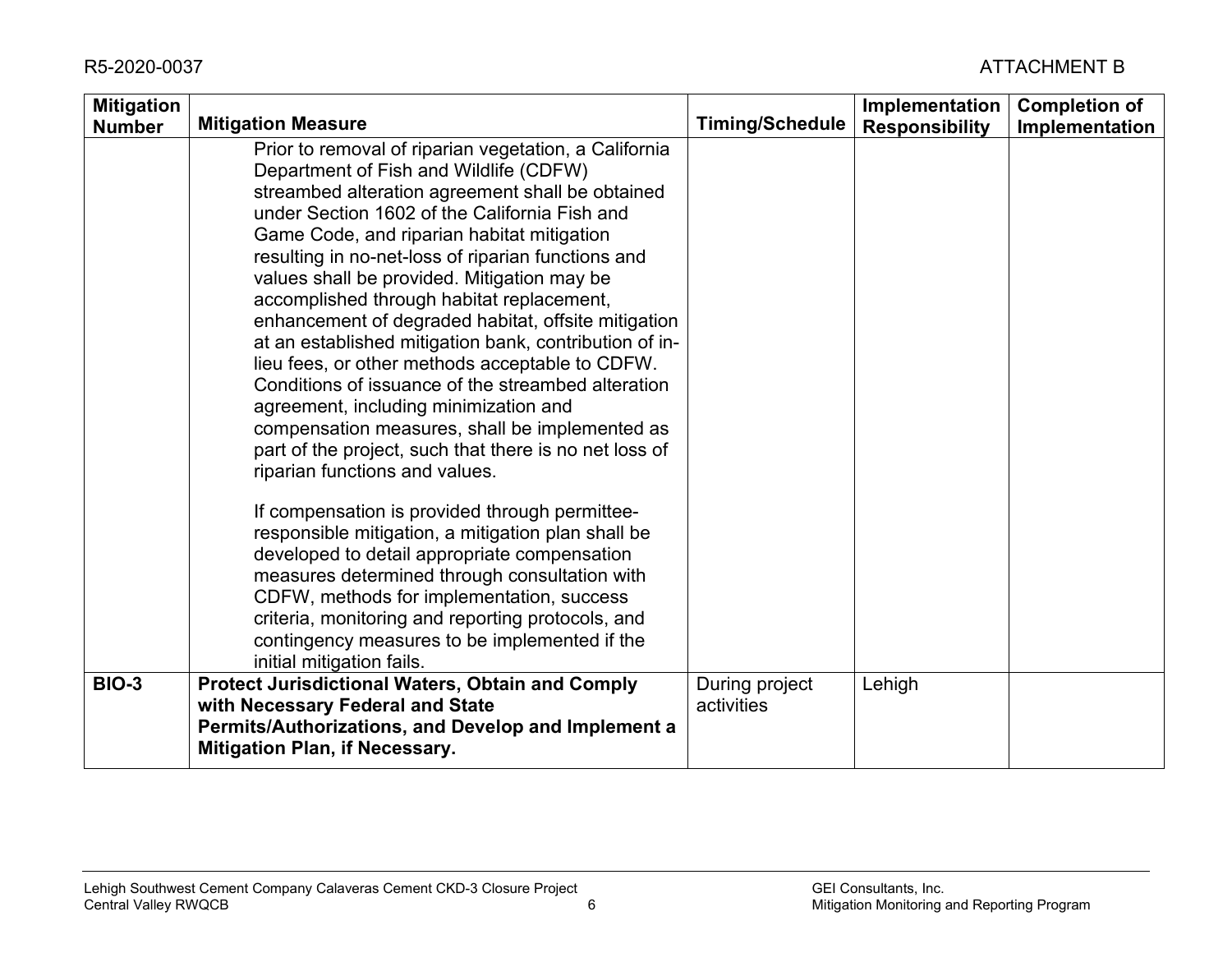| <b>Mitigation</b><br><b>Number</b> | <b>Mitigation Measure</b>                                                                                                                                                                                                                                                                                                                                                                                                                                                                                                                                                                   | <b>Timing/Schedule</b> | Implementation<br><b>Responsibility</b> | <b>Completion of</b><br>Implementation |
|------------------------------------|---------------------------------------------------------------------------------------------------------------------------------------------------------------------------------------------------------------------------------------------------------------------------------------------------------------------------------------------------------------------------------------------------------------------------------------------------------------------------------------------------------------------------------------------------------------------------------------------|------------------------|-----------------------------------------|----------------------------------------|
|                                    | Lehigh will implement the measures described below to<br>minimize impacts on jurisdictional waters, including<br>wetlands, and compensate for loss of seasonal wetland,<br>such that there is no net loss of seasonal wetland<br>functions and values:                                                                                                                                                                                                                                                                                                                                      |                        |                                         |                                        |
|                                    | Before beginning project activities, high-visibility<br>fencing shall be installed to protect the drainage<br>and wetland habitat maintained during project<br>activities. Fencing shall be installed adjacent to the<br>construction area to preclude encroachment of<br>personnel and equipment. The fencing shall be<br>inspected before the start of each work day and<br>shall be removed when construction is completed.<br>Sensitive habitat information shall be incorporated<br>into project bid specifications, along with a<br>requirement for contractors to avoid these areas. |                        |                                         |                                        |
|                                    | Prior to disturbing jurisdictional waters,<br>authorization for impacts on jurisdictional waters<br>shall be secured - a Clean Water Act (CWA)<br>Section 404 permit from the United States Army<br>Corps of Engineers (USACE) and a water quality<br>certification pursuant to CWA Section 401 from the<br>Central Valley RWQCB - before starting project<br>activities. Any measures determined necessary<br>during the 404 and 401 permitting processes shall<br>be implemented, such that there is no net loss of<br>functions and values of jurisdictional waters.                     |                        |                                         |                                        |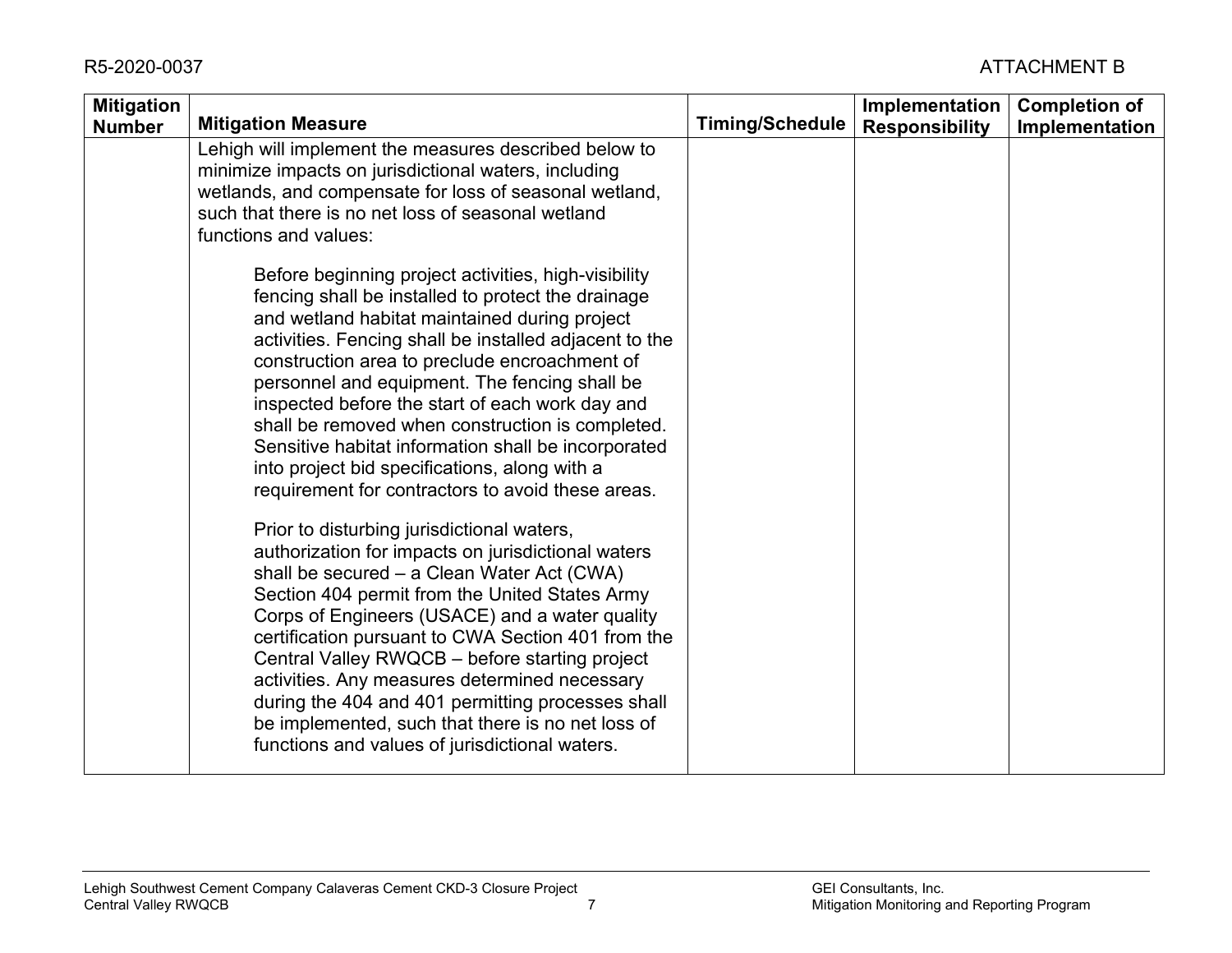| <b>Mitigation</b><br><b>Number</b> | <b>Mitigation Measure</b>                                                                                                                                                                                                                                                                                                                                                                                                                                                                                                                                                                                                                                                                                                                   | <b>Timing/Schedule</b> | <b>Implementation</b><br><b>Responsibility</b> | <b>Completion of</b><br>Implementation |
|------------------------------------|---------------------------------------------------------------------------------------------------------------------------------------------------------------------------------------------------------------------------------------------------------------------------------------------------------------------------------------------------------------------------------------------------------------------------------------------------------------------------------------------------------------------------------------------------------------------------------------------------------------------------------------------------------------------------------------------------------------------------------------------|------------------------|------------------------------------------------|----------------------------------------|
|                                    | Mitigation may be accomplished through habitat<br>replacement, enhancement of degraded habitat,<br>offsite mitigation at an established mitigation bank,<br>contribution of in-lieu fees, or other method<br>acceptable to the regulatory agencies, such that<br>there is no net loss of wetland functions and<br>values. If compensation is provided through<br>permittee-responsible mitigation, a mitigation plan<br>shall be developed to detail appropriate<br>compensation measures determined through<br>consultation with USACE and Central Valley<br>RWQCB, methods for implementation, success<br>criteria, monitoring and reporting protocols, and<br>contingency measures to be implemented if the<br>initial mitigation fails. |                        |                                                |                                        |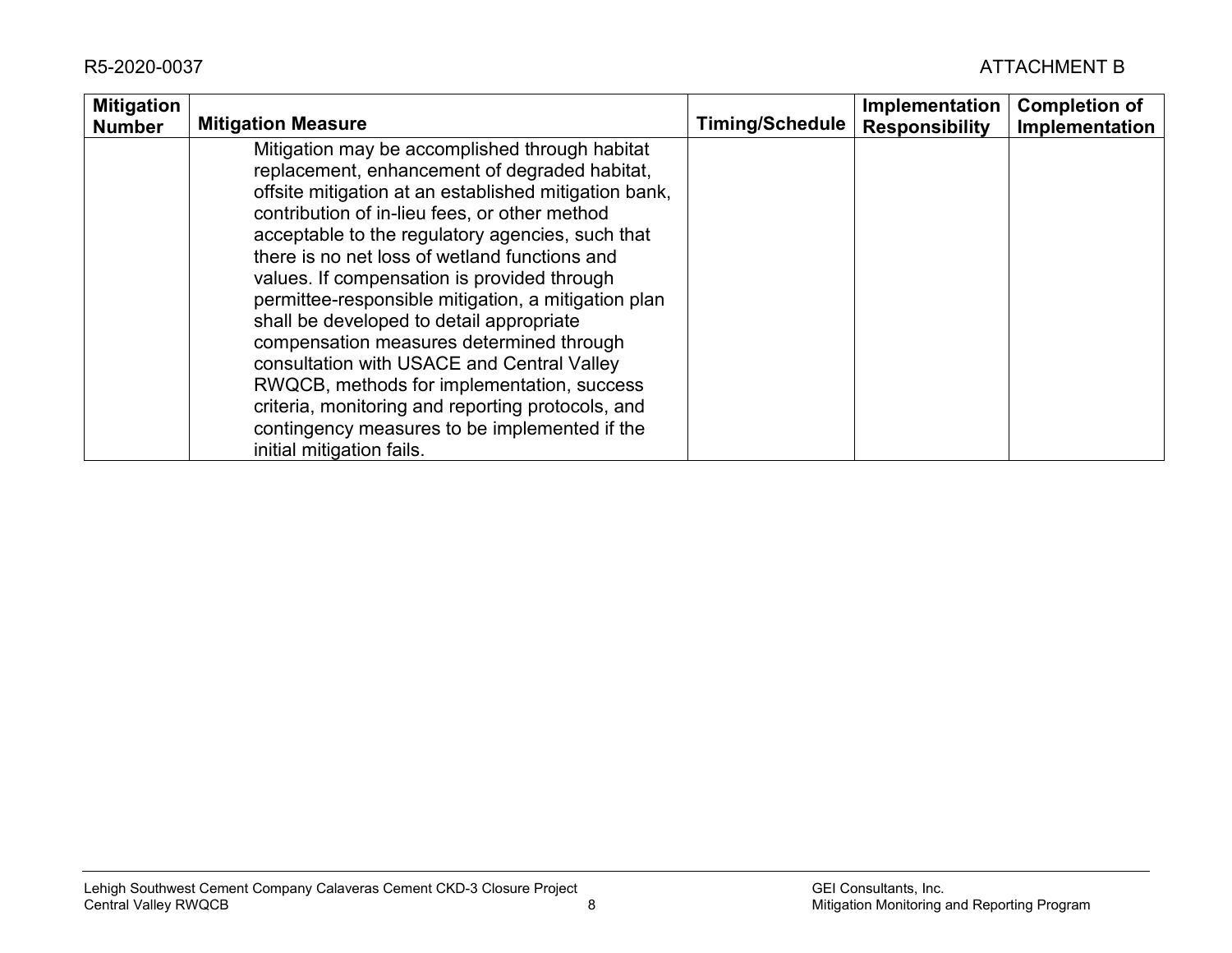#### **Cultural Resources**

| <b>Mitigation</b> |                                                                                                                                                                                                                                                                                                                                                                                                                                                                                                                                                                                                                                                                                                                                                                                                                                                                                                                                                                                                                                                                                                                                                                                                 |                                              | Implementation        | <b>Completion of</b> |
|-------------------|-------------------------------------------------------------------------------------------------------------------------------------------------------------------------------------------------------------------------------------------------------------------------------------------------------------------------------------------------------------------------------------------------------------------------------------------------------------------------------------------------------------------------------------------------------------------------------------------------------------------------------------------------------------------------------------------------------------------------------------------------------------------------------------------------------------------------------------------------------------------------------------------------------------------------------------------------------------------------------------------------------------------------------------------------------------------------------------------------------------------------------------------------------------------------------------------------|----------------------------------------------|-----------------------|----------------------|
| <b>Number</b>     | <b>Mitigation Measure</b>                                                                                                                                                                                                                                                                                                                                                                                                                                                                                                                                                                                                                                                                                                                                                                                                                                                                                                                                                                                                                                                                                                                                                                       | <b>Timing/Schedule</b>                       | <b>Responsibility</b> | Implementation       |
| $CR-1$            | Address Previously Undiscovered Historic, Archaeological<br>Resources, and Tribal Cultural Resources.<br>Lehigh shall implement the following measures to reduce<br>or avoid impacts on undiscovered historic properties,<br>archaeological resources, and tribal cultural resources. If<br>buried or previously unidentified historic properties or<br>archaeological resources are discovered during project<br>construction activities, all work within a 100-foot-radius of<br>the find shall cease. Lehigh shall retain a professional<br>archaeologist meeting the Secretary of the Interior's<br>Professional Standards for Archaeologists to assess the<br>discovery and recommend what, if any, further treatment<br>or investigation is necessary for the find. Interested Native<br>American Tribes will also be contacted. Any necessary<br>treatment/investigation shall be developed with interested<br>Native American Tribes providing recommendations and<br>shall be coordinated with the State Historic Preservation<br>Officer and U.S. Army Corps of Engineers, if necessary,<br>and shall be completed before project activities continue<br>in the vicinity of the find. | During project<br>construction<br>activities | Lehigh                |                      |
| $CR-2$            | Avoid Potential Effects on Undiscovered Burials.<br>Lehigh shall implement the following measures to reduce<br>or avoid impacts related to undiscovered burials. In<br>accordance with the California Health and Safety Code, if<br>human remains are uncovered during ground-disturbing<br>activities, all potentially damaging ground-disturbance in<br>the area of the burial and within a 100-foot-radius, shall<br>halt and the Calaveras County Coroner shall be notified<br>immediately. The coroner is required to examine all<br>discoveries of human remains within 48 hours of receiving<br>notice of a discovery on private or State lands (Health and<br>Safety Code Section 7050.5[b]). If the coroner determines                                                                                                                                                                                                                                                                                                                                                                                                                                                                 | During<br>construction                       | Lehigh                |                      |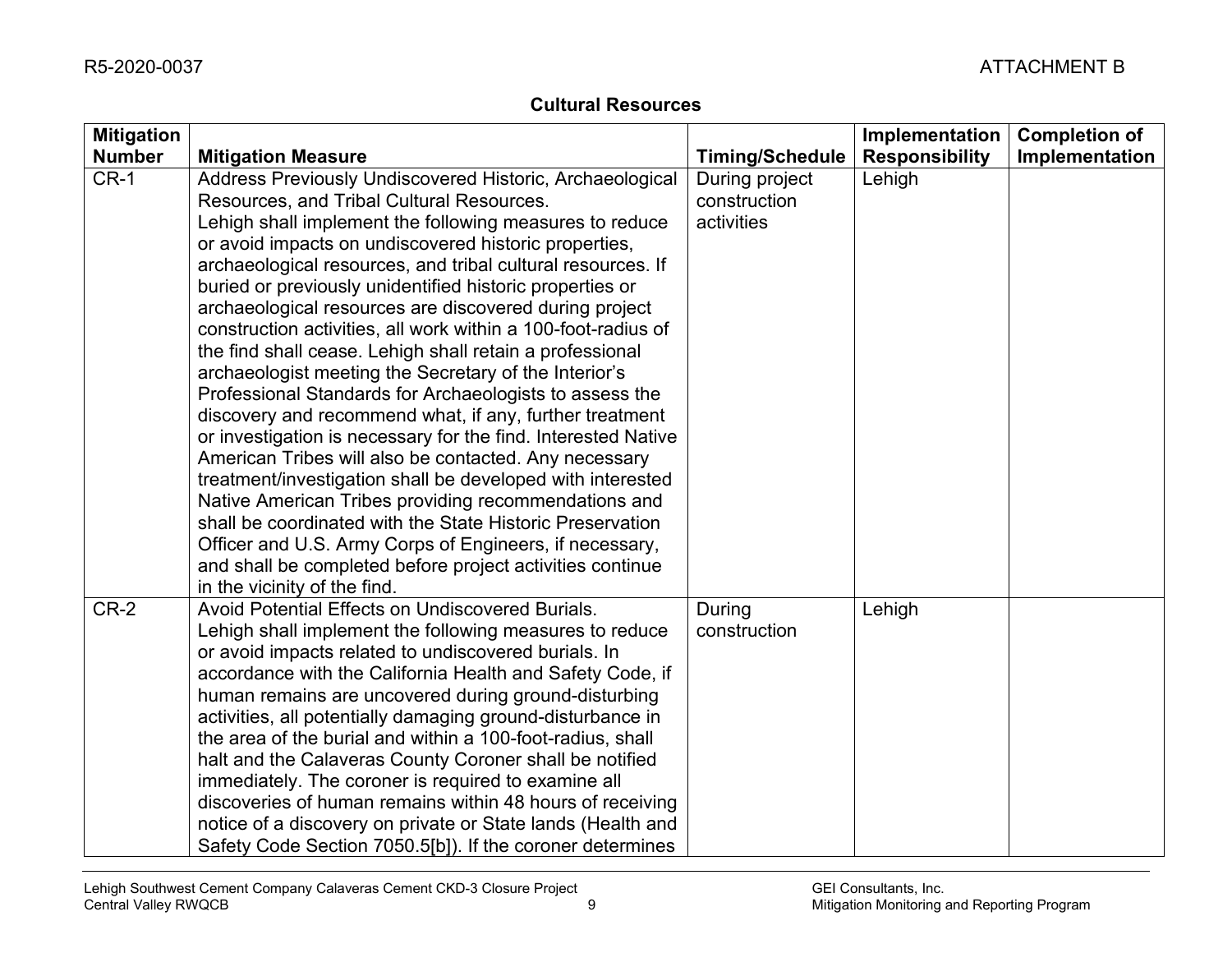| <b>Mitigation</b> |                                                                |                        | Implementation        | <b>Completion of</b>  |
|-------------------|----------------------------------------------------------------|------------------------|-----------------------|-----------------------|
| <b>Number</b>     | <b>Mitigation Measure</b>                                      | <b>Timing/Schedule</b> | <b>Responsibility</b> | <b>Implementation</b> |
|                   | that the remains are those of a Native American, then          |                        |                       |                       |
|                   | Federal laws governing the disposition of those remain         |                        |                       |                       |
|                   | would come into effect. Specifically, the Native American      |                        |                       |                       |
|                   | Graves Protection and Repatriation Act, Pub L. 101-601,        |                        |                       |                       |
|                   | 25 U.S.C. 3001 et seq., 104 Stat. 3048 requires Federal        |                        |                       |                       |
|                   | agencies and institutions that receive Federal funding to      |                        |                       |                       |
|                   | return Native American cultural items to lineal                |                        |                       |                       |
|                   | descendants and culturally affiliated Indian Tribes and        |                        |                       |                       |
|                   | Native Hawaiian organizations. Cultural items include          |                        |                       |                       |
|                   | human remains, funerary objects, sacred objects, and           |                        |                       |                       |
|                   | objects of cultural patrimony. the Native American Graves      |                        |                       |                       |
|                   | Protection and Repatriation Act also has established           |                        |                       |                       |
|                   | procedures for the inadvertent discovery of Native             |                        |                       |                       |
|                   | American cultural items on Federal or Tribal lands, which      |                        |                       |                       |
|                   | includes consultation with potential lineal descendants or     |                        |                       |                       |
|                   | Tribal officials as part of their compliance responsibilities. |                        |                       |                       |
|                   | California law recognizes the need to protect Native           |                        |                       |                       |
|                   | American human burials, skeletal remains, and items            |                        |                       |                       |
|                   | associated with Native American burials from vandalism         |                        |                       |                       |
|                   | and inadvertent destruction. Lehigh shall ensure that the      |                        |                       |                       |
|                   | procedures for the treatment of Native American human          |                        |                       |                       |
|                   | remains contained in California Health and Safety Code         |                        |                       |                       |
|                   | Sections 7050.5 and 7052 and Public Resources Code             |                        |                       |                       |
|                   | Section 5097 are followed.                                     |                        |                       |                       |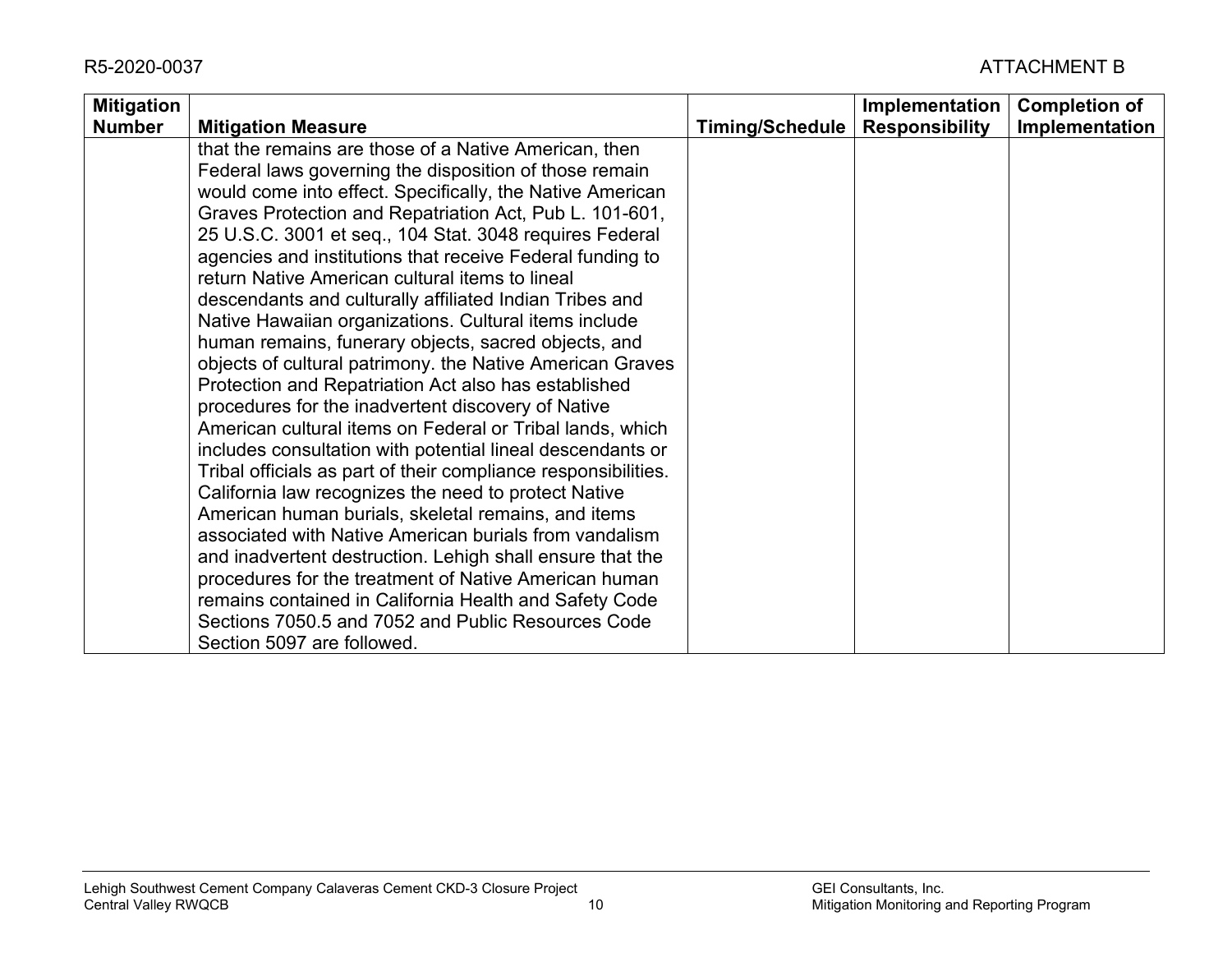### **Geology and Soils**

| <b>Mitigation</b> |                                                               |                        | Implementation        | <b>Completion of</b> |
|-------------------|---------------------------------------------------------------|------------------------|-----------------------|----------------------|
| <b>Number</b>     | <b>Mitigation Measure</b>                                     | <b>Timing/Schedule</b> | <b>Responsibility</b> | Implementation       |
| GEO-1             | Continue to Implement a SWPPP and Associated BMPs             | Before and during      | Lehigh and            |                      |
|                   | as Required Under Existing General Permit for                 | construction           | construction          |                      |
|                   | Stormwater Discharges Associated with Industrial              |                        | contractors           |                      |
|                   | Activities (NPDES No. CAS000001) and Obtain Coverage          |                        |                       |                      |
|                   | and Comply with Requirements of the General                   |                        |                       |                      |
|                   | Construction Stormwater Permit 2009-0009-DWQ.                 |                        |                       |                      |
|                   | Lehigh shall continue to implement the appropriate            |                        |                       |                      |
|                   | SWPPP, or Stormwater Management Plan (SWMP), to               |                        |                       |                      |
|                   | prevent and control pollution and to minimize and control     |                        |                       |                      |
|                   | runoff and erosion in compliance with State and local         |                        |                       |                      |
|                   | laws, as detailed in the project site's existing General      |                        |                       |                      |
|                   | Permit for Stormwater Discharges Associated with              |                        |                       |                      |
|                   | Industrial Activities (NPDES No. CAS000001) and Obtain        |                        |                       |                      |
|                   | Coverage and Comply with Requirements of the General          |                        |                       |                      |
|                   | Construction Stormwater Permit 2009-0009-DWQ.                 |                        |                       |                      |
|                   | The SWPPP or SWMP shall identify the activities that          |                        |                       |                      |
|                   | may cause pollutant discharge (including sediment) during     |                        |                       |                      |
|                   | storms or strong wind events and the BMPs that will be        |                        |                       |                      |
|                   | employed to control pollutant discharge. Construction         |                        |                       |                      |
|                   | techniques that will be identified and implemented to         |                        |                       |                      |
|                   | reduce the potential for runoff may include minimizing site   |                        |                       |                      |
|                   | disturbance, controlling water flow over the construction     |                        |                       |                      |
|                   | site, stabilizing bare soil, and ensuring proper site         |                        |                       |                      |
|                   | cleanup. In addition, the SWPPP or SWMP shall include         |                        |                       |                      |
|                   | an erosion control plan and BMPs that specify the erosion     |                        |                       |                      |
|                   | and sedimentation control measures to be implemented,         |                        |                       |                      |
|                   | which may include silt fences, staked straw bales/wattles,    |                        |                       |                      |
|                   | silt/sediment basins and traps, geofabric, trench plugs,      |                        |                       |                      |
|                   | terraces, water bars, soil stabilizers re-seeding with native |                        |                       |                      |
|                   | species and mulching to revegetate disturbed areas. If        |                        |                       |                      |
|                   | suitable vegetation cannot reasonably be expected to          |                        |                       |                      |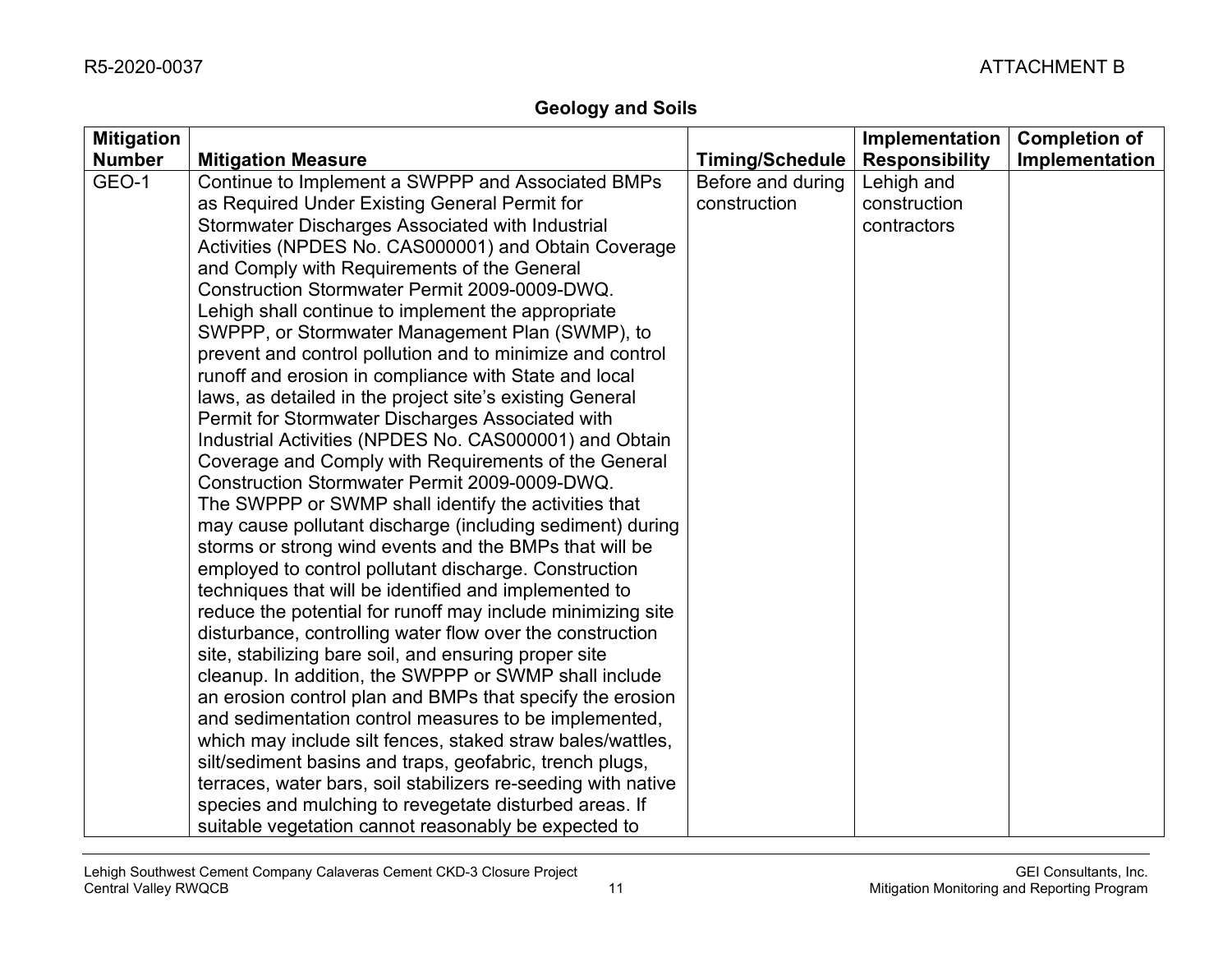| <b>Mitigation</b> |                                                            |                 | Implementation        | <b>Completion of</b> |
|-------------------|------------------------------------------------------------|-----------------|-----------------------|----------------------|
| <b>Number</b>     | <b>Mitigation Measure</b>                                  | Timing/Schedule | <b>Responsibility</b> | Implementation       |
|                   | become established, non-erodible material will be used for |                 |                       |                      |
|                   | such stabilization. The SWPPP shall also include dust      |                 |                       |                      |
|                   | control practices to prevent wind erosion, sediment        |                 |                       |                      |
|                   | tracking, and dust generation by construction equipment.   |                 |                       |                      |
|                   | The SWPPP or SWMP shall also include a spill               |                 |                       |                      |
|                   | prevention, control, and countermeasure plan, and          |                 |                       |                      |
|                   | applicable hazardous materials handling plans, and shall   |                 |                       |                      |
|                   | identify the types of materials used for equipment         |                 |                       |                      |
|                   | operation (including fuel and hydraulic fluids), and       |                 |                       |                      |
|                   | measures to prevent, and materials available to clean up,  |                 |                       |                      |
|                   | hazardous material and waste spills. The SWPPP or          |                 |                       |                      |
|                   | SWMP shall also identify emergency procedures for          |                 |                       |                      |
|                   | responding to spills.                                      |                 |                       |                      |
|                   | The BMPs presented in either document shall be clearly     |                 |                       |                      |
|                   | identified and maintained in good working condition        |                 |                       |                      |
|                   | throughout the construction process. The construction      |                 |                       |                      |
|                   | contractor shall retain a copy of the approved SWPPP or    |                 |                       |                      |
|                   | SWMP on the construction site and modify it as necessary   |                 |                       |                      |
|                   | to suit specific site conditions through amendments        |                 |                       |                      |
|                   | approved by the SWRCB and/or Central Valley RWQCB,         |                 |                       |                      |
|                   | if necessary.                                              |                 |                       |                      |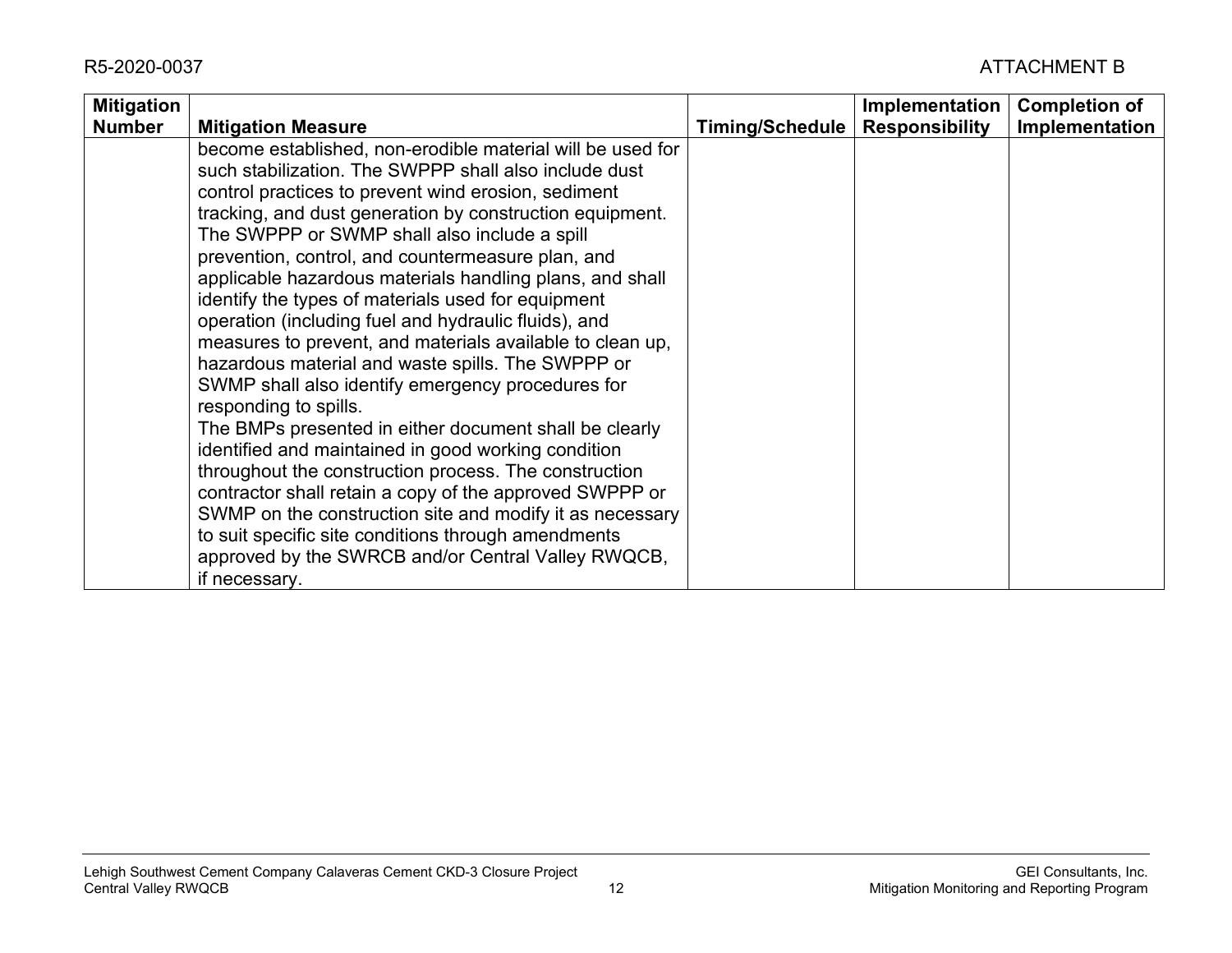#### **Hydrology and Water Quality**

| <b>Mitigation</b> |                                                                                                                                                                                                                                                                                                                                                                                                                                                                                                                                                                                                                                                                                                                 |                                                                                                  | Implementation        | <b>Completion of</b> |
|-------------------|-----------------------------------------------------------------------------------------------------------------------------------------------------------------------------------------------------------------------------------------------------------------------------------------------------------------------------------------------------------------------------------------------------------------------------------------------------------------------------------------------------------------------------------------------------------------------------------------------------------------------------------------------------------------------------------------------------------------|--------------------------------------------------------------------------------------------------|-----------------------|----------------------|
| <b>Number</b>     | <b>Mitigation Measure</b>                                                                                                                                                                                                                                                                                                                                                                                                                                                                                                                                                                                                                                                                                       | <b>Timing/Schedule</b>                                                                           | <b>Responsibility</b> | Implementation       |
| HYD-1             | <b>Evaluate CKD-1 Treatment System Adequacy and</b><br>Apply for Revision of the Notice of Applicability (NOA)<br>Under RWQCB Order No. R5-2016-0076-01, if needed.                                                                                                                                                                                                                                                                                                                                                                                                                                                                                                                                             | After project<br>construction<br>activities and<br>before discharge<br>into Calaveritas<br>Creek | Lehigh                |                      |
|                   | Before discharging effluent from CKD-3 into Calaveritas<br>Creek under RWQCB Order No. R5-2016-0076-01,<br>Lehigh shall evaluate the adequacy of the CKD-1<br>treatment system to accommodate construction effluent<br>and/or leachate collected from CKD-3, as necessary. Per<br>the provisions of RWQCB Order No. R5-2016-0076-01,<br>II.C.3, Lehigh shall demonstrate that that the proposed<br>discharge meets the criteria in section II.C.1 of the<br>General Order and the following criteria:<br>1) A representative sample of the discharge has been<br>analyzed for the constituents with effluent limitations<br>specified in the NOA; and<br>2) The concentrations of constituents in the discharge |                                                                                                  |                       |                      |
|                   | do not exceed the Effluent Limitations listed in<br>section V of the Order, as specified in the NOA.                                                                                                                                                                                                                                                                                                                                                                                                                                                                                                                                                                                                            |                                                                                                  |                       |                      |
|                   | If the existing system cannot accommodate the CKD-3<br>leachate, then Lehigh shall:                                                                                                                                                                                                                                                                                                                                                                                                                                                                                                                                                                                                                             |                                                                                                  |                       |                      |
|                   | 1) Dispose CKD-3 leachate at an approved, offsite<br>facility; or                                                                                                                                                                                                                                                                                                                                                                                                                                                                                                                                                                                                                                               |                                                                                                  |                       |                      |
|                   | 2) Modify the CKD-1 treatment facility to accommodate<br>the additional leachate to ensure discharge remains<br>in compliance with RWQCB Order No. R5-2016-<br>0076-01; and/or                                                                                                                                                                                                                                                                                                                                                                                                                                                                                                                                  |                                                                                                  |                       |                      |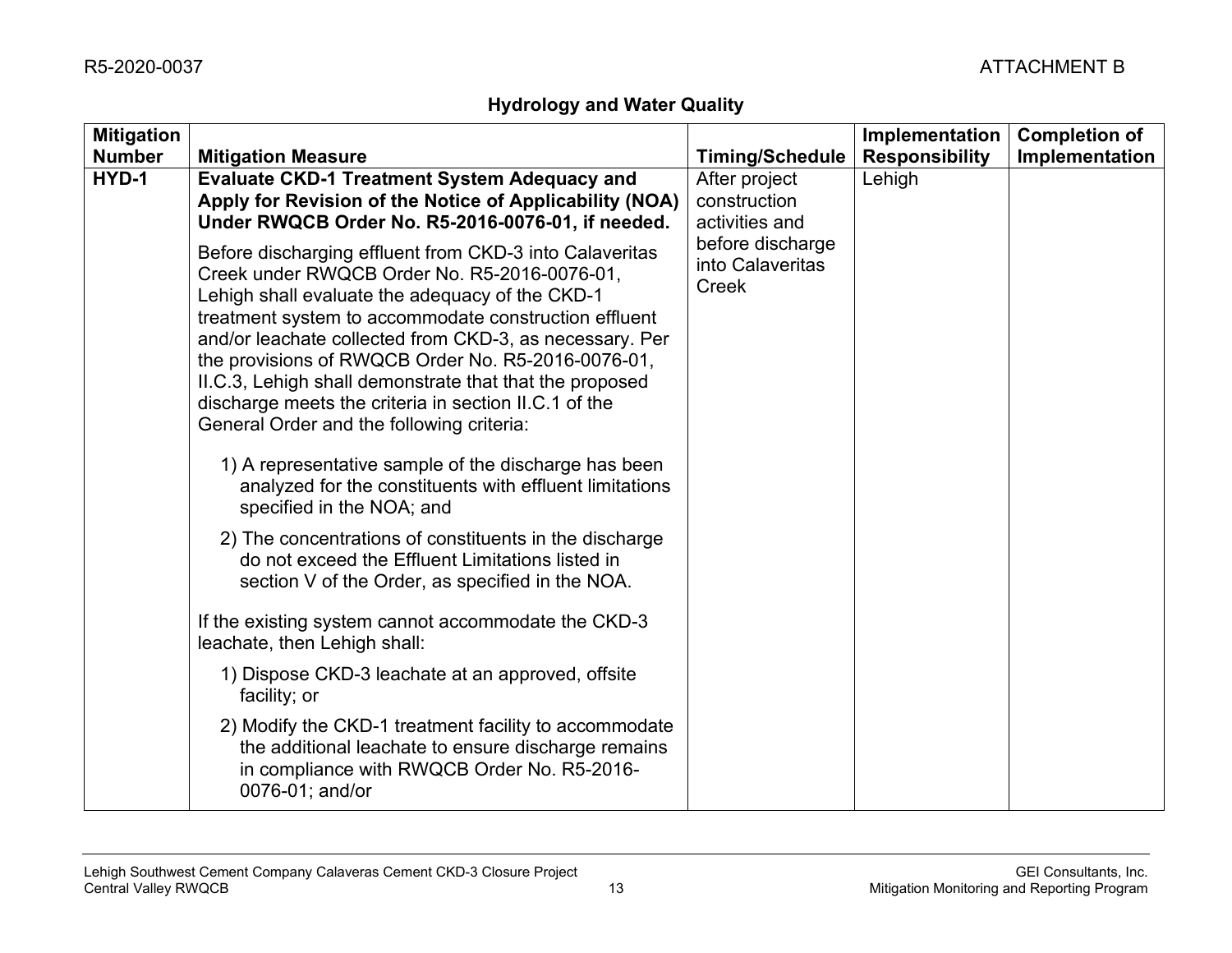| <b>Mitigation</b> |                                                                                                                                                                                                                                                                                                                                                                                                                                                                                                                                                                                                                                                                                                                                                                                                                                                                                                                                                                        |                 | Implementation        | <b>Completion of</b>  |
|-------------------|------------------------------------------------------------------------------------------------------------------------------------------------------------------------------------------------------------------------------------------------------------------------------------------------------------------------------------------------------------------------------------------------------------------------------------------------------------------------------------------------------------------------------------------------------------------------------------------------------------------------------------------------------------------------------------------------------------------------------------------------------------------------------------------------------------------------------------------------------------------------------------------------------------------------------------------------------------------------|-----------------|-----------------------|-----------------------|
| <b>Number</b>     | <b>Mitigation Measure</b><br>3) Revise the NOA under RWQCB Order No. R5-2016-<br>0076-01, as needed:<br>a) Under the existing Order (R5-2016-0076-01), Lehigh<br>must ensure that the discharge shall not exceed the<br>final effluent limitations for the constituents and<br>parameters identified in the Discharger's (Lehigh) NOA<br>from the SWRCB Executive Officer. The Executive<br>Officer indicates the applicable Effluent Limitations in<br>the NOA when a Discharger is enrolled under this<br>General Order. The NOA will contain applicable final<br>effluent limitations for each specific Discharger and<br>shall be based on the effluent limitations shown in the<br>General Order. Note: The CKD-1 site is classified as a<br>Tier 2 discharge site under the General Order (due to<br>the need for effluent treatment, prior to discharge to<br>Calaveritas Creek).<br>b) Lehigh shall abide by the provisions of Section II.B.3 of<br>the Order. | Timing/Schedule | <b>Responsibility</b> | <b>Implementation</b> |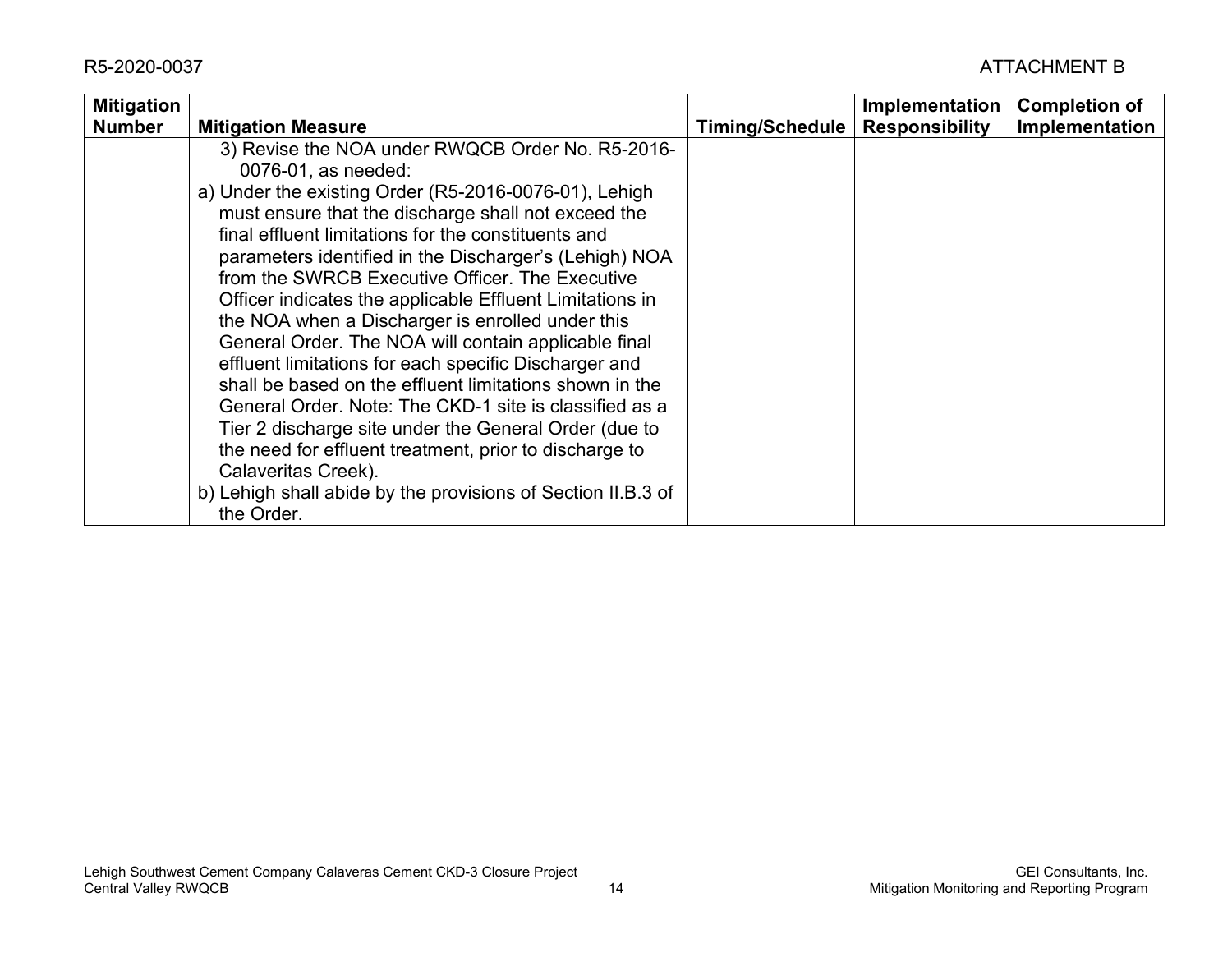This page left intentionally blank